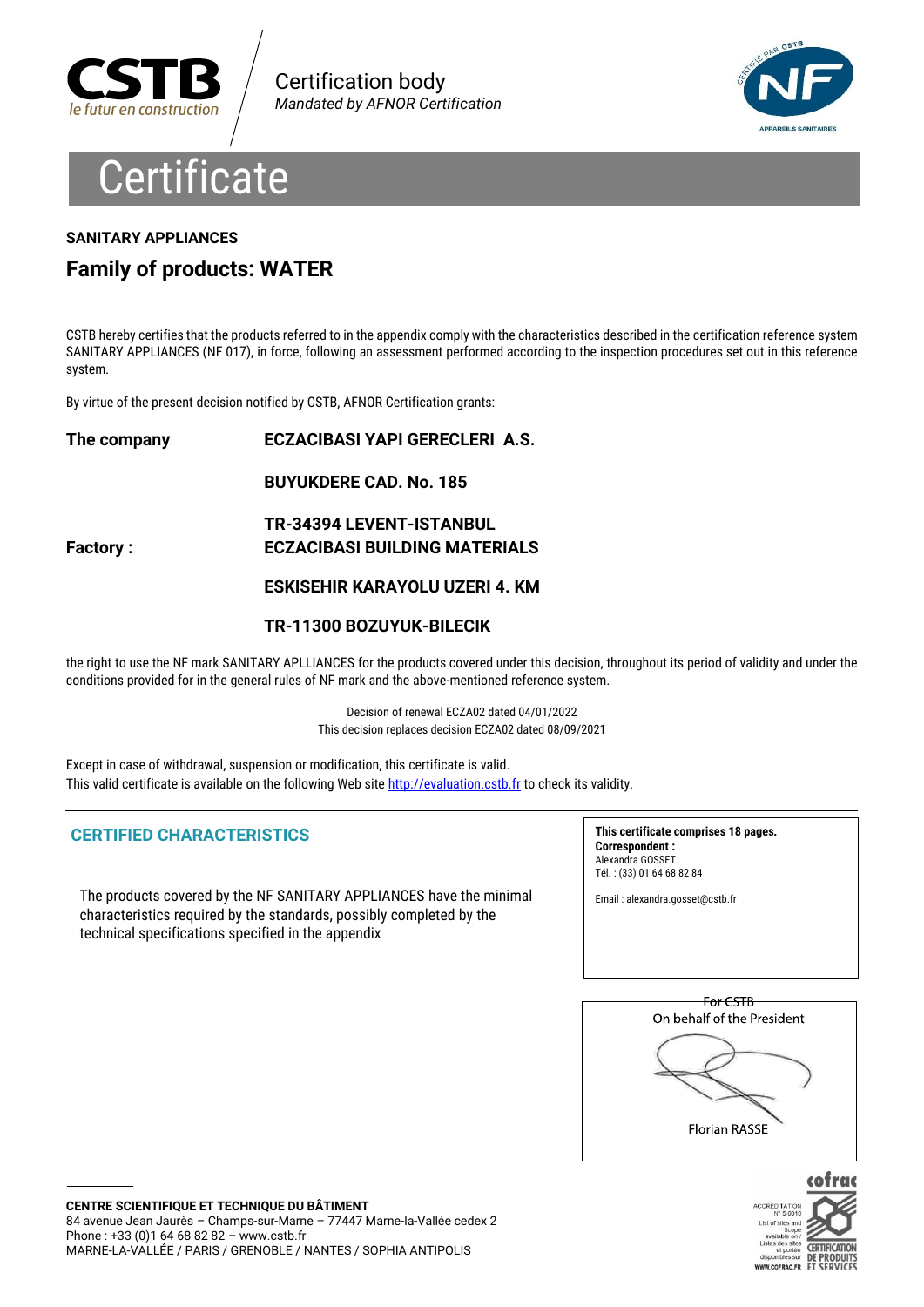



#### Decision of renewal ECZA02 dated 04/01/2022

# Sanitary ceramic washbasins

These products have the minimum characteristics defined in the standard:NF EN 14688; NF EN 31; NF D11-201; NF D11-101; NF D14-601; NF D12-210 and into the technical(s) document(s) : DT017-21

| <b>CSTB</b> | Trademark      | Range           | Commercial | Model           | Width |
|-------------|----------------|-----------------|------------|-----------------|-------|
|             |                |                 | reference  |                 | (mm)  |
| L004        | <b>VITRA</b>   | <b>NORMUS</b>   | 5079       | Pedestal        | 500   |
|             |                |                 |            | washbasin       |       |
| L005        | AQUANCE        | SAVO            | SAV000005  | Pedestal        | 550   |
|             |                |                 |            | washbasin       |       |
| L005        | <b>VITRA</b>   | <b>NORMUS</b>   | 5087       | Pedestal        | 550   |
|             |                |                 |            | washbasin       |       |
| L006        | <b>ALTERNA</b> | PRIMEO 2        | 6574729    | Pedestal        | 600   |
|             |                |                 |            | washbasin       |       |
| L006        | AQUANCE        | SAVO            | SAV000013  | Pedestal        | 600   |
|             |                |                 |            | washbasin       |       |
| L006        | <b>VITRA</b>   | <b>NORMUS</b>   | 5088       | Pedestal        | 600   |
|             |                |                 |            | washbasin       |       |
| L007        | <b>VITRA</b>   | <b>NORMUS</b>   | 5089       | Pedestal        | 650   |
|             |                |                 |            | washbasin       |       |
| L008        | <b>VITRA</b>   | <b>NORMUS</b>   | 5078       | Wash-hand       | 450   |
|             |                |                 |            | basin           |       |
| L017        | AQUANCE        | SAVO            | SAV000617  | Angle           | 400   |
|             |                |                 |            | washbasin       |       |
| L017        | <b>VITRA</b>   | ARKITEKT        | 6093       | Angle           | 400   |
|             |                |                 |            | washbasin       |       |
| L019        | <b>VITRA</b>   | <b>ARKITEKT</b> | 6024       | Wash-hand       | 260   |
|             |                |                 |            | basin           |       |
| L020        | <b>VITRA</b>   | ARKITEKT        | 6018       | Wash-hand       | 245   |
|             |                |                 |            | basin           |       |
| L022        | <b>AQUANCE</b> | <b>SAVO</b>     | SAV000401  | Built-in toilet | 530   |
|             |                |                 |            | washbasin       |       |
| L022        | <b>VITRA</b>   | ARKITEKT        | 6084       | Built-in toilet | 530   |
|             |                |                 |            | washbasin       |       |
| L022        | <b>VITRA</b>   | <b>EMILIE</b>   | 6084       | Built-in toilet | 530   |
|             |                |                 |            | washbasin       |       |
| L027        | $\overline{a}$ | Néant           | 21722349   | Wall-hung       | 600   |
|             |                |                 |            | washbasin       |       |
| L027        | <b>VITRA</b>   | ARKITEKT        | 6147       | Wall-hung       | 600   |
|             |                |                 |            | washbasin       |       |
| L028        | <b>AQUANCE</b> | SAVO            | SAV000609  | Wash-hand       | 400   |
|             |                |                 |            | basin           |       |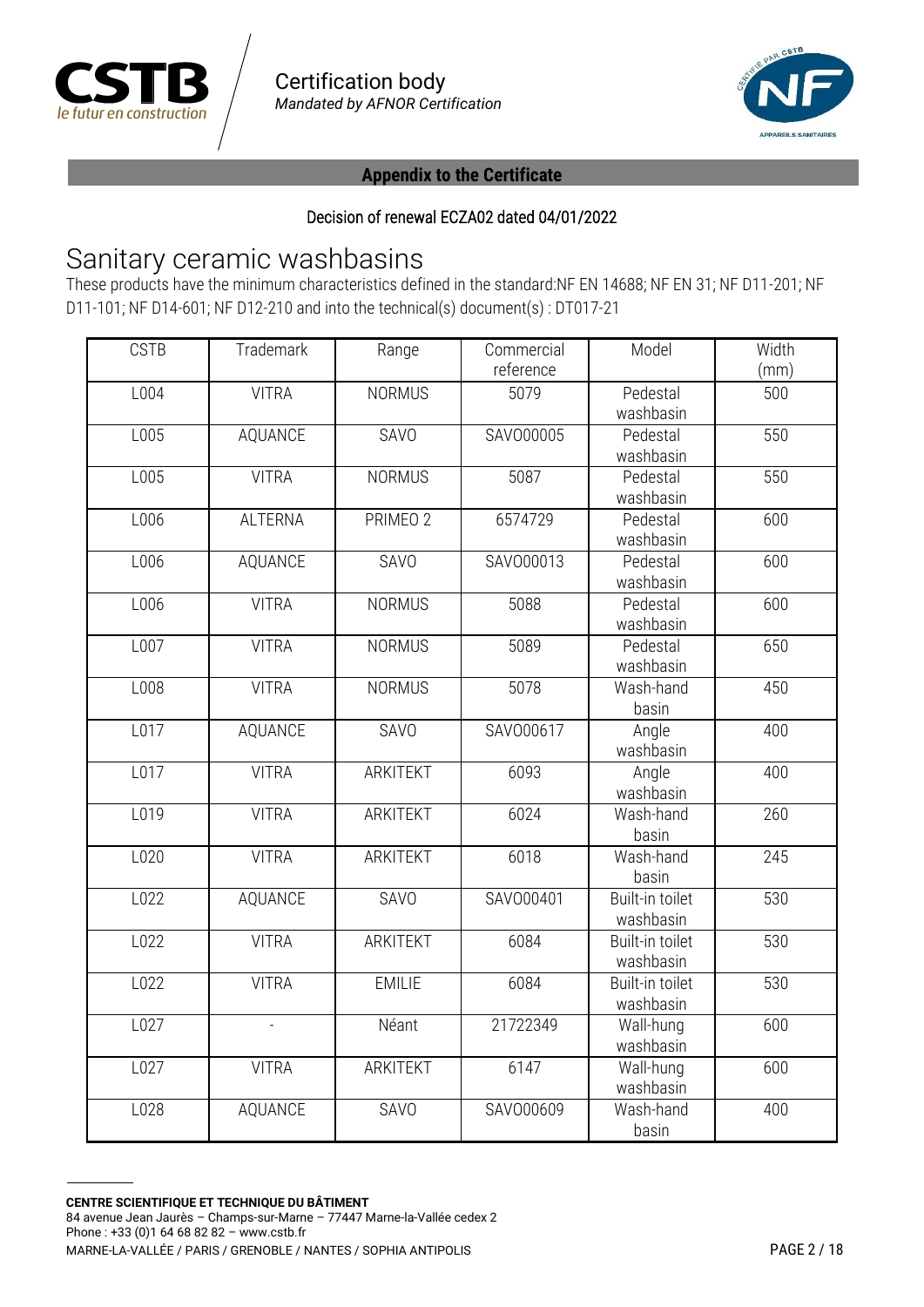



#### Decision of renewal ECZA02 dated 04/01/2022

| <b>CSTB</b> | <b>Trademark</b> | Range           | Commercial<br>reference | Model                  | Width<br>(mm) |
|-------------|------------------|-----------------|-------------------------|------------------------|---------------|
| L028        | <b>VITRA</b>     | <b>ARKITEKT</b> | 6049                    | Wash-hand<br>basin     | 400           |
| L031        | <b>VITRA</b>     | S20             | 5468                    | Toilet<br>washbasin    | 525           |
| L032        | <b>VITRA</b>     | <b>S20</b>      | 5464                    | Toilet<br>washbasin    | 500           |
| L033        | <b>VITRA</b>     | <b>S20</b>      | 5291                    | Wall-hung<br>washbasin | 650           |
| L034        | <b>VITRA</b>     | <b>S20</b>      | 5503                    | Pedestal<br>washbasin  | 600           |
| L035        | <b>VITRA</b>     | <b>S20</b>      | 5501                    | Wall-hung<br>washbasin | 500           |
| L039        | <b>VITRA</b>     | ARKITEKT        | 6030                    | Toilet<br>washbasin    | 600           |
| L041        | AQUANCE          | <b>ARBO</b>     | ARB015003               | Special<br>washbasin   | 600           |
| L041        | <b>VITRA</b>     | <b>S20</b>      | 5289                    | Special<br>washbasin   | 600           |
| L042        | <b>VITRA</b>     | ARKITEKT        | 6109                    | Special<br>washbasin   | 450           |
| L043        | <b>VITRA</b>     | <b>SHIFT</b>    | 4387                    | Vanity basin           | 500           |

# Vitreous enamelled shower trays

These products have the minimum characteristics defined in the standard:NF EN 14527; NF EN 251; NF D11-124; NF D14-601and into the technical(s) document(s) : DT017-21

| <b>CSTB</b> | <b>Trademark</b> | Range                            | Commercial<br>reference | Width<br>(mm) | Length<br>(mm) | Option<br>Slipperiness |
|-------------|------------------|----------------------------------|-------------------------|---------------|----------------|------------------------|
| D012        | <b>VITRA</b>     | <b>SEDUCTA</b>                   | 5720                    | 800           | 800            |                        |
| D013        | <b>ALTERNA</b>   | <b>SEDUCTA</b><br><b>XPL BLC</b> | 3877775                 | 700           | 900            |                        |
| D015        | <b>ALTERNA</b>   | <b>SEDUCTA</b><br>XPL BLC        | 3877773                 | 800           | 1000           |                        |
| D022        | <b>VITRA</b>     | <b>ARKITEKT</b>                  | 5735                    | 700           | 700            |                        |
| D024        |                  | <b>ARKITEKT</b>                  | 5714LXXXM1088           | 800           | 800            |                        |
| D024        | <b>ALTERNA</b>   | Néant                            | 5714XXXXX1590           | 800           | 800            |                        |
| D025        |                  | ARKITEKT                         | 5715LXXXM1088           | 700           | 900            |                        |
| D025        | <b>ALTERNA</b>   | Néant                            | 5715XXXXX1590           | 700           | 900            |                        |
| D026        |                  | ARKITEKT                         | 5716LXXXM1088           | 900           | 900            |                        |
| D026        | <b>ALTERNA</b>   | Néant                            | 5716XXXXX1590           | 900           | 900            |                        |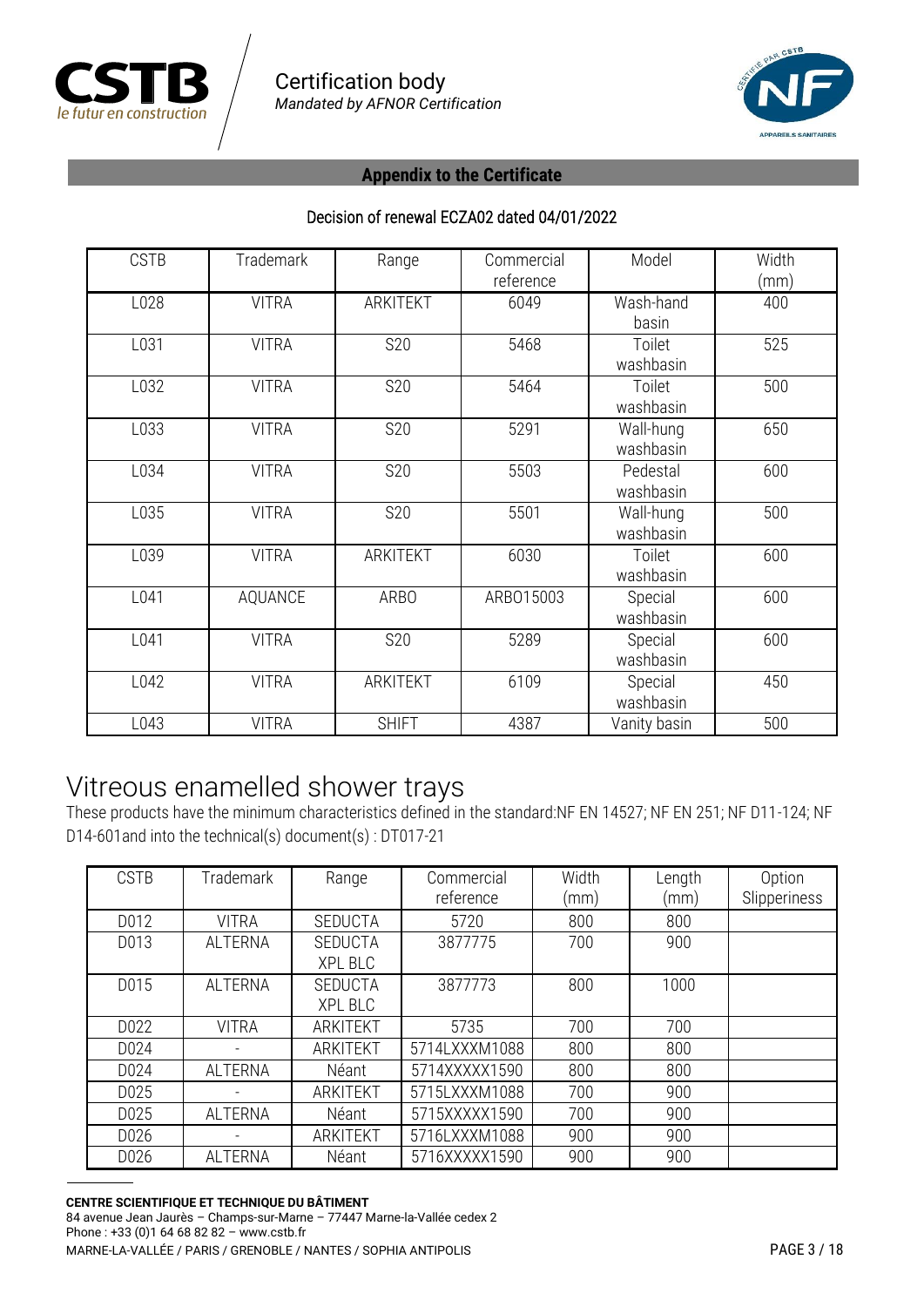



| <b>CSTB</b> | Trademark      | Range           | Commercial     | Width | Length | Option       |
|-------------|----------------|-----------------|----------------|-------|--------|--------------|
|             |                |                 | reference      | (mm)  | (mm)   | Slipperiness |
| D027        |                | <b>ARKITEKT</b> | 5717LXXXM0188  | 800   | 1000   |              |
| D027        | <b>ALTERNA</b> | Néant           | 5717XXXXX1590  | 800   | 1000   |              |
| D028        |                | <b>ARKITEKT</b> | 5718LXXXM1088  | 800   | 1200   |              |
| D028        | <b>ALTERNA</b> | Néant           | 5718XXXXX1590  | 800   | 1200   |              |
| D029        |                | <b>ARKITEKT</b> | 5719LXXXM1088  | 900   | 900    |              |
| D029        | <b>ALTERNA</b> | Néant           | 5719XXXXX1590  | 900   | 900    |              |
| D029        | <b>ALTERNA</b> | <b>SEDUCTA</b>  | 6554514        | 900   | 900    |              |
| D034        | <b>ALTERNA</b> | <b>SEDUCTA</b>  | 6554504        | 800   | 800    |              |
| D034        | <b>VITRA</b>   | ARKITEKT        | 5714 LxxxM0578 | 800   | 800    |              |
| D035        | <b>ALTERNA</b> | <b>SEDUCTA</b>  | 6554505        | 800   | 800    | <b>PN 24</b> |
| D035        | <b>VITRA</b>   | <b>SEDUCTA</b>  | 5714L203M0578  | 800   | 800    | <b>PN 24</b> |
| D036        | <b>ALTERNA</b> | <b>SEDUCTA</b>  | 6554508        | 700   | 900    |              |
| D036        | <b>VITRA</b>   | SEDUCTA         | 5715LxxxM0578  | 700   | 900    |              |
| D037        | <b>ALTERNA</b> | <b>SEDUCTA</b>  | 6554509        | 700   | 900    | <b>PN 24</b> |
| D037        | <b>VITRA</b>   | <b>SEDUCTA</b>  | 5715L203M0578  | 700   | 900    | <b>PN 24</b> |
| D038        | <b>ALTERNA</b> | <b>SEDUCTA</b>  | 6554506        | 900   | 900    |              |
| D038        | <b>VITRA</b>   | <b>SEDUCTA</b>  | 5716LxxxM0578  | 900   | 900    |              |
| D039        | <b>ALTERNA</b> | <b>SEDUCTA</b>  | 6554507        | 900   | 900    | <b>PN 24</b> |
| D039        | <b>VITRA</b>   | SEDUCTA         | 5716L203M0578  | 900   | 900    | <b>PN 24</b> |
| D040        | <b>ALTERNA</b> | <b>SEDUCTA</b>  | 6554510        | 800   | 1000   |              |
| D040        | <b>VITRA</b>   | <b>SEDUCTA</b>  | 5717LxxxM0578  | 800   | 1000   |              |
| D041        | <b>ALTERNA</b> | <b>SEDUCTA</b>  | 6554511        | 800   | 1000   | <b>PN 24</b> |
| D041        | <b>VITRA</b>   | <b>SEDUCTA</b>  | 5717L203M0578  | 800   | 1000   | <b>PN 24</b> |
| D042        | <b>ALTERNA</b> | SEDUCTA         | 6554512        | 800   | 1200   |              |
| D042        | <b>VITRA</b>   | SEDUCTA         | 5718LxxxM0578  | 800   | 1200   |              |
| D043        | <b>ALTERNA</b> | <b>SEDUCTA</b>  | 6554513        | 800   | 1200   | <b>PN 24</b> |
| D043        | <b>VITRA</b>   | SEDUCTA         | 5718L203M0578  | 800   | 1200   | <b>PN 24</b> |
| D044        | <b>VITRA</b>   | <b>SEDUCTA</b>  | 5719L203M0578  | 900   | 900    | <b>PN 24</b> |
| D045        | AQUANCE        | <b>BELO</b>     | BEL020045      | 800   | 800    |              |
| D045        | <b>VITRA</b>   | CASCADE         | 5761LxxxM0578  | 800   | 800    |              |
| D046        | AQUANCE        | <b>BELO</b>     | BEL020052      | 800   | 800    | <b>PN 24</b> |
| D046        | <b>VITRA</b>   | CASCADE         | 5761L203M0578  | 800   | 800    | <b>PN 24</b> |
| D047        | AQUANCE        | <b>BELO</b>     | BEL020177      | 800   | 1000   |              |
| D047        | <b>VITRA</b>   | CASCADE         | 5763LxxxM0695  | 800   | 1000   |              |
| D048        | AQUANCE        | <b>BELO</b>     | BEL020185      | 800   | 1000   | <b>PN 24</b> |
| D048        | <b>VITRA</b>   | CASCADE         | 5763L203M0695  | 800   | 1000   | <b>PN 24</b> |
| D049        | AQUANCE        | <b>BELO</b>     | BEL020128      | 900   | 900    |              |
| D049        | <b>VITRA</b>   | CASCADE         | 5762LxxxM0578  | 900   | 900    |              |
| D050        | AQUANCE        | <b>BELO</b>     | BEL020136      | 900   | 900    | <b>PN 24</b> |
| D050        | <b>VITRA</b>   | CASCADE         | 5762L203M0578  | 900   | 900    | <b>PN 24</b> |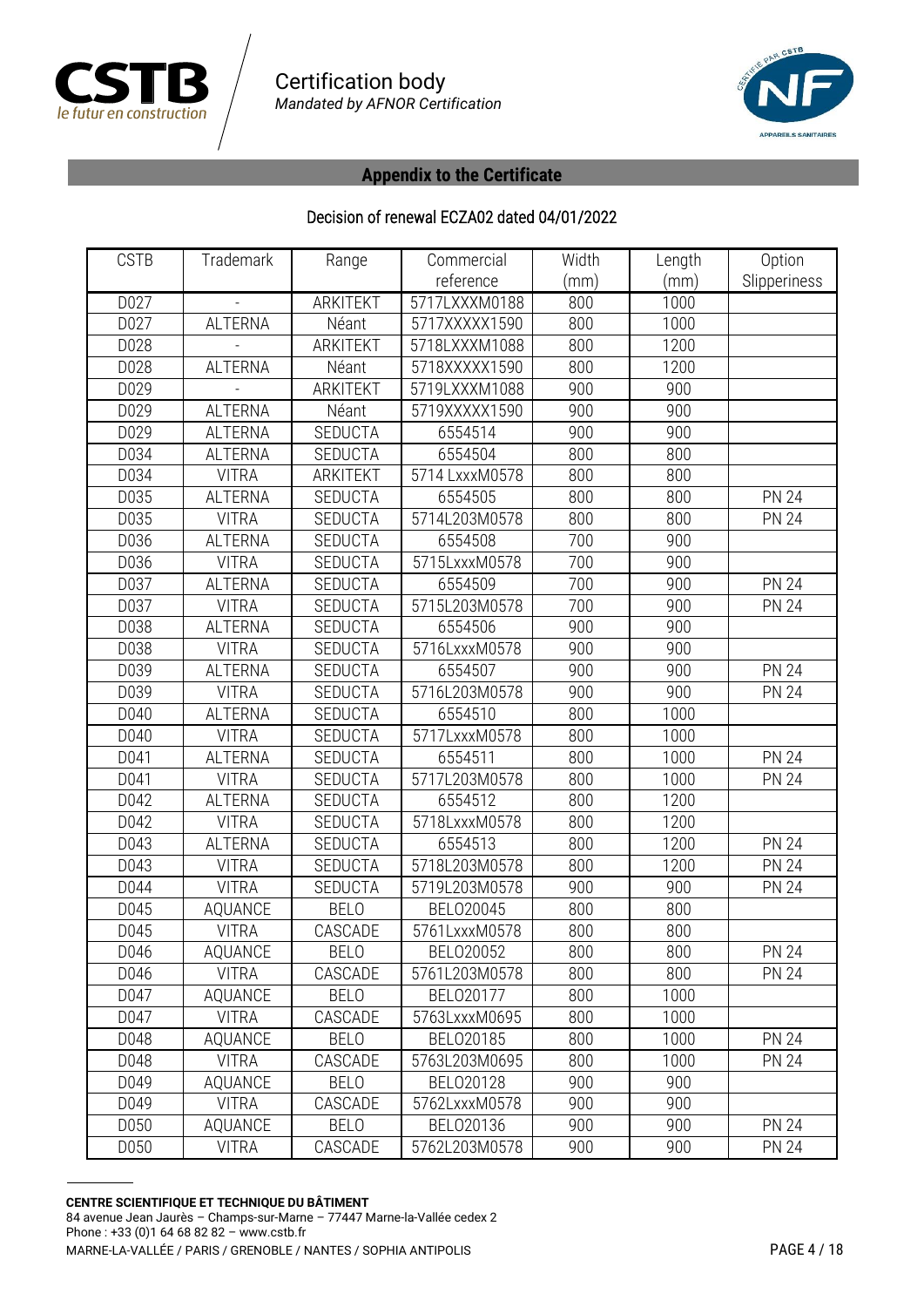



#### Decision of renewal ECZA02 dated 04/01/2022

| <b>CSTB</b> | Trademark        | Range           | Commercial    | Width | Length | Option       |
|-------------|------------------|-----------------|---------------|-------|--------|--------------|
|             |                  |                 | reference     | (mm)  | (mm)   | Slipperiness |
| D051        | AQUANCE          | <b>BELO</b>     | BEL020276     | 900   | 1200   |              |
| D051        | <b>VITRA</b>     | CASCADE         | 5765LxxxM0695 | 900   | 1200   |              |
| D052        | AQUANCE          | <b>BELO</b>     | BEL020284     | 900   | 1200   | <b>PN 24</b> |
| D052        | <b>VITRA</b>     | CASCADE         | 5765L203M0695 | 900   | 1200   | <b>PN 24</b> |
| D053        | AQUANCE          | <b>BELO</b>     | BEL020227     | 800   | 1200   |              |
| D053        | <b>VITRA</b>     | CASCADE         | 5764LXXXM0695 | 800   | 1200   |              |
| D054        | AQUANCE          | <b>BELO</b>     | BEL020235     | 800   | 1200   | <b>PN 24</b> |
| D054        | <b>VITRA</b>     | CASCADE         | 5764L203M0695 | 800   | 1200   | <b>PN 24</b> |
| D055        | AQUANCE          | <b>BELO</b>     | BEL020300     | 900   | 1400   |              |
| D055        | <b>VITRA</b>     | CASCADE         | 5766LXXXM0695 | 900   | 1400   |              |
| D056        | AQUANCE          | <b>BELO</b>     | BEL020318     | 900   | 1400   | <b>PN 24</b> |
| D056        | <b>VITRA</b>     | CASCADE         | 5766L203M0695 | 900   | 1400   | <b>PN 24</b> |
| D057        |                  | <b>ARKITEKT</b> | 5809LXXXM1274 | 800   | 1200   |              |
| D057        | ANCONETTI        | ANCOFLASH       | 866849        | 800   | 1200   |              |
| D057        | AQUANCE          | <b>ARBO</b>     | ARB010301     | 800   | 1200   |              |
| D057        | <b>VITRA</b>     | <b>ARKITEKT</b> | 5809LXXXM0578 | 800   | 1200   |              |
| D058        |                  | <b>ARKITEKT</b> | 5805LXXXM1274 | 800   | 800    |              |
| D058        | <b>ANCONETTI</b> | ANCOFLASH       | 866838        | 800   | 800    |              |
| D058        | AQUANCE          | <b>ARBO</b>     | ARB010236     | 800   | 800    |              |
| D058        | <b>VITRA</b>     | <b>ARKITEKT</b> | 5805LXXXM0578 | 800   | 800    |              |
| D059        |                  | <b>ARKITEKT</b> | 5808LXXXM1274 | 800   | 1000   |              |
| D059        | ANCONETTI        | ANCOFLASH       | 866848        | 800   | 1000   |              |
| D059        | AQUANCE          | <b>ARBO</b>     | ARB010277     | 800   | 1000   |              |
| D059        | <b>VITRA</b>     | <b>ARKITEKT</b> | 5808LXXXM0578 | 800   | 1000   |              |
| D060        | <b>VITRA</b>     | ARKITEKT        | 5805L203M0578 | 800   | 800    | <b>PN 24</b> |
| D061        | <b>VITRA</b>     | <b>ARKITEKT</b> | 5808L2030578  | 800   | 1000   | <b>PN 24</b> |
| D062        | <b>VITRA</b>     | ARKITEKT        | 5809L203M0578 | 800   | 1200   | <b>PN 24</b> |
| D063        | <b>VITRA</b>     | <b>ARKITEKT</b> | 5806L203M0578 | 900   | 900    | <b>PN 24</b> |
| D064        | <b>VITRA</b>     | ARKITEKT        | 5807L203M0578 | 900   | 900    | <b>PN 24</b> |
| D065        |                  | <b>ARKITEKT</b> | 5806LXXXX1274 | 900   | 900    |              |
| D065        | ANCONETTI        | ANCOFLASH       | 866846        | 900   | 900    |              |
| D065        | AQUANCE          | <b>ARBO</b>     | ARB010038     | 900   | 900    |              |
| D065        | <b>VITRA</b>     | ARKITEKT        | 5806LXXXM0578 | 900   | 900    |              |
| D066        |                  | ARKITEKT        | 5807LXXXX1274 | 900   | 900    |              |
| D066        | AQUANCE          | <b>ARBO</b>     | ARB010376     | 900   | 900    |              |
| D066        | <b>VITRA</b>     | ARKITEKT        | 5807LXXXM0578 | 900   | 900    |              |

# Enamelled material products for municipal services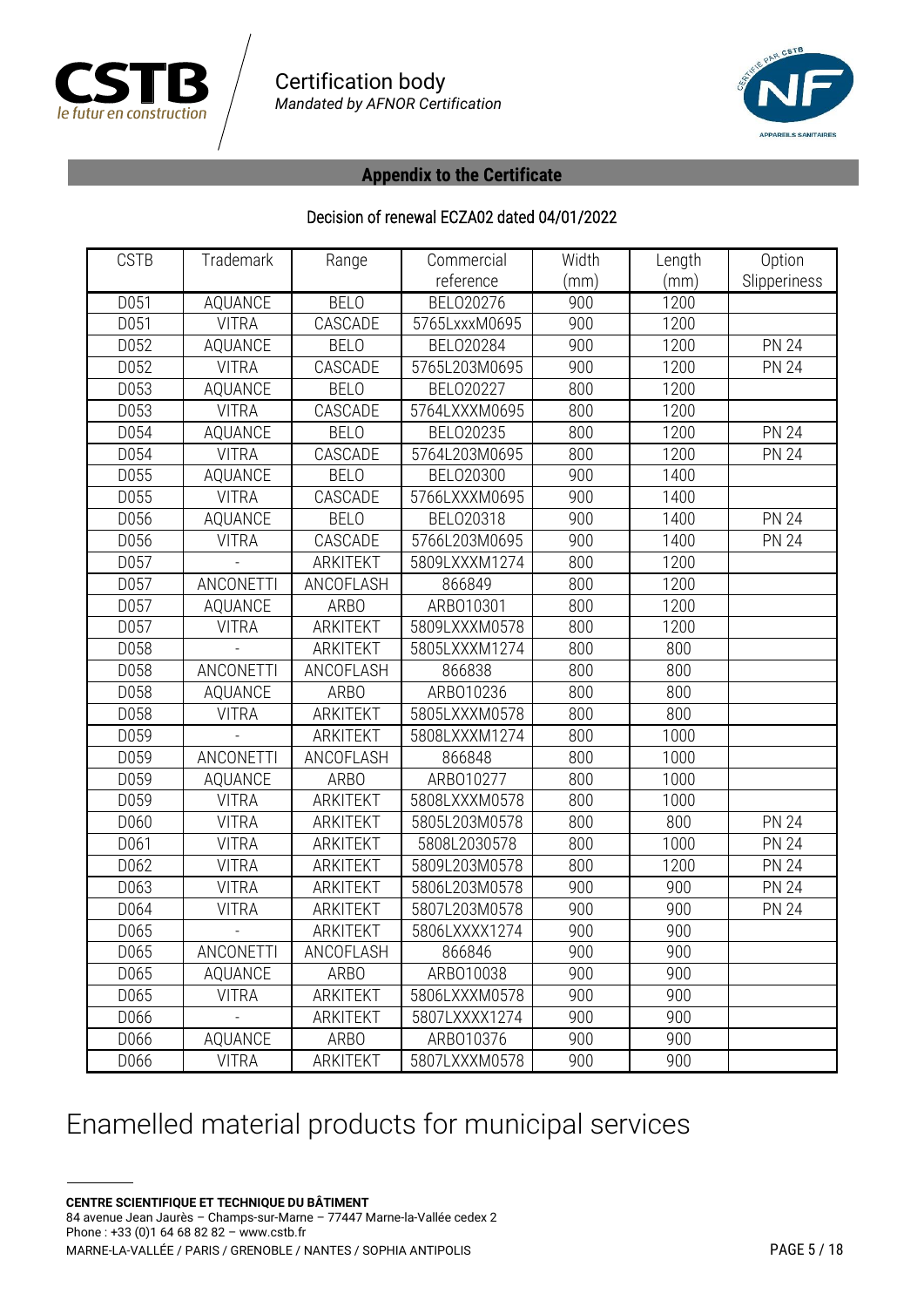



#### Decision of renewal ECZA02 dated 04/01/2022

These products have the minimum characteristics defined in the standard:NF EN 13407; NF EN 14296; NF EN 80; NF D 11-130; NF D14-601 and into the technical(s) document(s) : DT017-16

| CSTB | rademark | Range           | Commercial<br>reference | Model  |
|------|----------|-----------------|-------------------------|--------|
| T001 | AQUANCE  | ARBO            | ARB014006               | Jrinal |
| T001 | VITRA    | <b>ARKITEKT</b> | 6563                    | Jrinal |
| T002 | VITRA    | <b>ARKITEKT</b> | 6663                    | Jrinal |

# Sanitary ceramic WC pans using less than 7 litres

These products have the minimum characteristics defined in the standard:NF EN 997; NF EN 33; NF D 12-101 and into the technical(s) document(s) : DT017-12

| <b>CSTB</b> | <b>Trademark</b> | Range         | Commercial<br>reference | Model                                                            | Cistern<br>reference           | Outlet      |
|-------------|------------------|---------------|-------------------------|------------------------------------------------------------------|--------------------------------|-------------|
| M005        |                  | <b>UNO</b>    | 21272875                | Wall-hung,<br>independent<br>supply, direct<br>flushing          |                                | Horizontale |
| M005        | AQUANCE          | SAVO          | SAV000807               | Wall-hung,<br>independent<br>supply, direct<br>flushing          |                                | Horizontale |
| M005        | <b>VITRA</b>     | <b>NORMUS</b> | 6855                    | Wall-hung,<br>independent<br>supply, direct<br>flushing          |                                | Horizontale |
| M006        | <b>VITRA</b>     | <b>NORMUS</b> | 6858                    | Pedestal,<br>independent<br>supply, direct<br>flushing           |                                |             |
| M009        | <b>VITRA</b>     | ARKITEKT      | 6107                    | Wall-hung,<br>independent<br>supply, direct<br>flushing          |                                | Horizontale |
| M015        | <b>VITRA</b>     | <b>NORMUS</b> | 5111                    | Pedestal,<br>close-<br>coupled<br>cistern,<br>direct<br>flushing | 6656XXXXX5031<br>6656XXXXX5125 | Horizontale |

**CENTRE SCIENTIFIQUE ET TECHNIQUE DU BÂTIMENT** 84 avenue Jean Jaurès – Champs-sur-Marne – 77447 Marne-la-Vallée cedex 2 Phone : +33 (0)1 64 68 82 82 – www.cstb.fr MARNE-LA-VALLÉE / PARIS / GRENOBLE / NANTES / SOPHIA ANTIPOLIS PAGE 6 / 18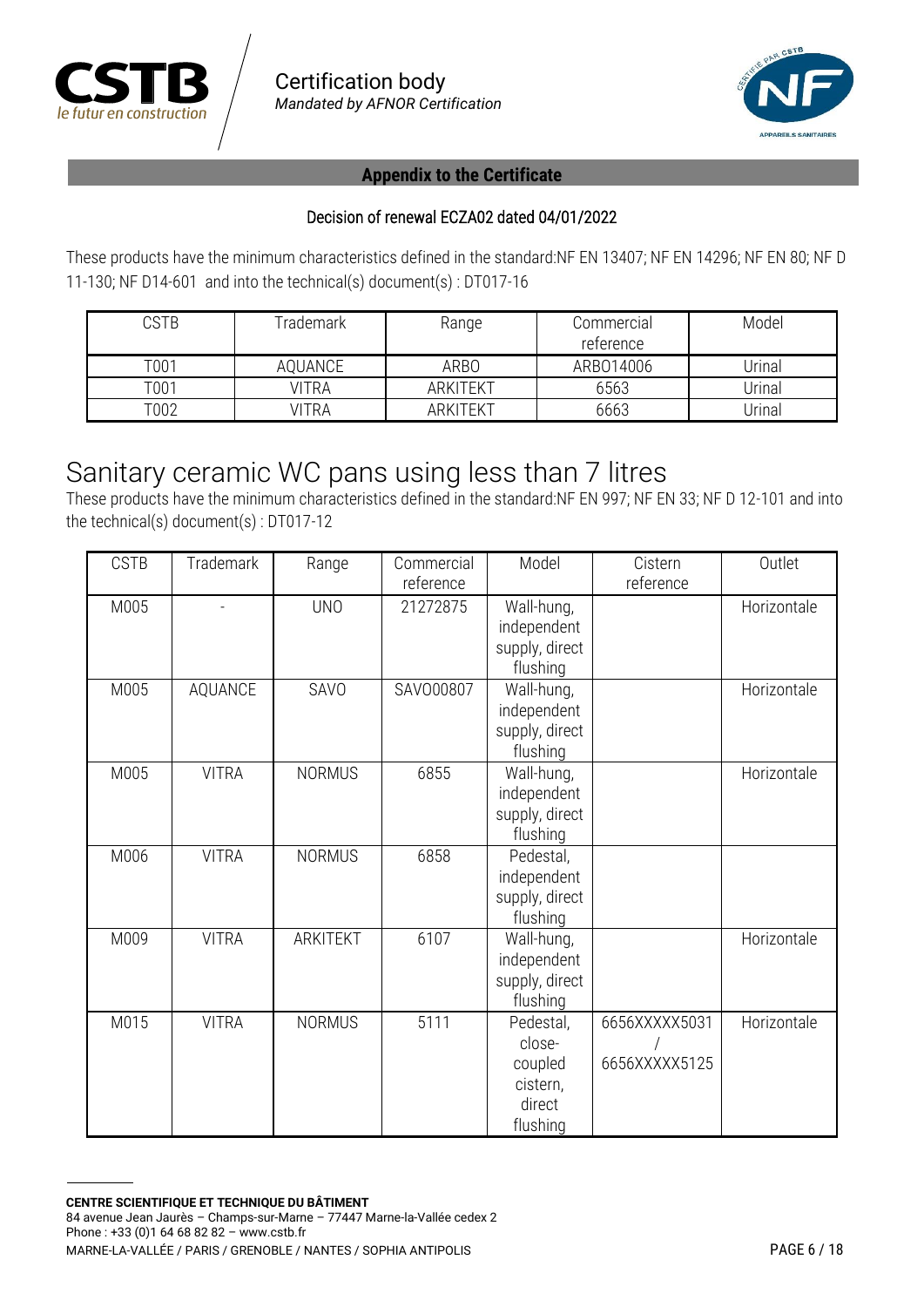



| <b>CSTB</b> | Trademark    | Range         | Commercial | Model          | Cistern       | Outlet      |
|-------------|--------------|---------------|------------|----------------|---------------|-------------|
|             |              |               | reference  |                | reference     |             |
| M027        | <b>VITRA</b> | <b>S50</b>    | 5321       | Pedestal,      | 5422XXXXX5033 | Horizontale |
|             |              |               |            | close-         |               |             |
|             |              |               |            | coupled        |               |             |
|             |              |               |            | cistern,       |               |             |
|             |              |               |            | direct         |               |             |
|             |              |               |            | flushing       |               |             |
| M028        | <b>VITRA</b> | <b>S50</b>    | 5421       | Pedestal,      | 5422XXXXX5033 | Horizontale |
|             |              |               |            | close-         |               |             |
|             |              |               |            | coupled        |               |             |
|             |              |               |            | cistern,       |               |             |
|             |              |               |            | direct         |               |             |
|             |              |               |            | flushing       |               |             |
| M035        | <b>VITRA</b> | <b>S20</b>    | 5293       | Pedestal,      | 5422XXXXX5033 | Horizontale |
|             |              |               |            | close-         |               |             |
|             |              |               |            | coupled        |               |             |
|             |              |               |            | cistern,       |               |             |
|             |              |               |            | direct         |               |             |
|             |              |               |            | flushing       |               |             |
| M041        | <b>VITRA</b> | <b>NORMUS</b> | 5110       | Pedestal,      | 6656XXXXX5125 | Verticale   |
|             |              |               |            | close-         |               |             |
|             |              |               |            | coupled        |               |             |
|             |              |               |            | cistern,       |               |             |
|             |              |               |            | direct         |               |             |
|             |              |               |            | flushing       |               |             |
| M046        | <b>VITRA</b> | ZENTRUM       | 5788       | Pedestal,      |               | Horizontale |
|             |              |               |            | independent    |               |             |
|             |              |               |            | supply, direct |               |             |
|             |              |               |            | flushing       |               |             |
| M047        | <b>VITRA</b> | ZENTRUM       | 5781       | Pedestal,      | 5783XXXXX1253 | Horizontale |
|             |              |               |            | close-         |               |             |
|             |              |               |            | coupled        |               |             |
|             |              |               |            | cistern,       |               |             |
|             |              |               |            | direct         |               |             |
|             |              |               |            | flushing       |               |             |
| M048        | <b>VITRA</b> | ZENTRUM       | 5785       | Wall-hung,     |               | Horizontale |
|             |              |               |            | independent    |               |             |
|             |              |               |            | supply, direct |               |             |
|             |              |               |            | flushing       |               |             |
| M049        | <b>VITRA</b> | <b>NORMUS</b> | 5820       | Pedestal,      | 4221XXXXX5031 | Horizontale |
|             |              |               |            | close-         |               |             |
|             |              |               |            | coupled        |               |             |
|             |              |               |            | cistern,       |               |             |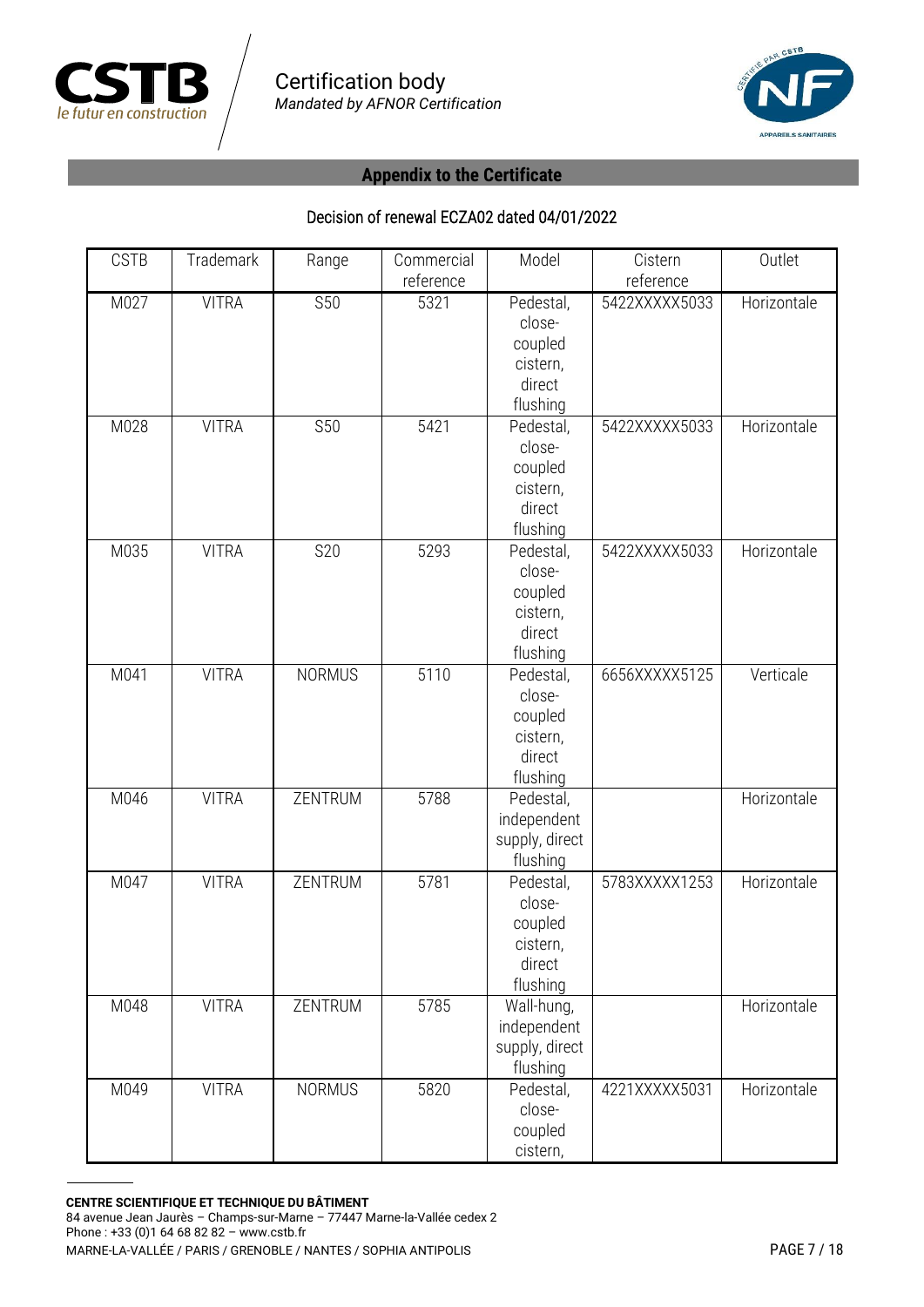



| <b>CSTB</b> | Trademark                | Range        | Commercial<br>reference | Model                                                            | Cistern<br>reference           | Outlet      |
|-------------|--------------------------|--------------|-------------------------|------------------------------------------------------------------|--------------------------------|-------------|
|             |                          |              |                         | direct<br>flushing                                               |                                |             |
| M050        | $\overline{\phantom{a}}$ | <b>S50</b>   | 7740                    | Wall-hung,<br>independent<br>supply, direct<br>flushing          |                                | Horizontale |
| M050        | <b>ROLF</b>              | Néant        | 774016                  | Wall-hung,<br>independent<br>supply, direct<br>flushing          |                                | Horizontale |
| M050        | <b>VITRA</b>             | <b>S50</b>   | 7740                    | Wall-hung,<br>independent<br>supply, direct<br>flushing          |                                | Horizontale |
| M051        | $\equiv$                 | <b>S50</b>   | 5745                    | Pedestal,<br>close-<br>coupled<br>cistern,<br>direct<br>flushing | 5422XXXXX5553<br>5422xxxxx5033 | Horizontale |
| M051        | <b>VITRA</b>             | <b>S50</b>   | $\frac{1}{5745}$        | Pedestal,<br>close-<br>coupled<br>cistern,<br>direct<br>flushing | 5422XXXXX5553<br>5422xxxxx5033 | Horizontale |
| M052        | <b>VITRA</b>             | <b>SHIFT</b> | 7742                    | Wall-hung,<br>independent<br>supply, direct<br>flushing          |                                | Horizontale |
| M053        | <b>VITRA</b>             | METROPOLE    | 7672                    | Wall-hung,<br>independent<br>supply, direct<br>flushing          |                                | Horizontale |
| M054        | AQUANCE                  | SAVO         | SAV000823               | Wall-hung,<br>independent<br>supply, direct<br>flushing          |                                | Horizontale |
| M054        | <b>VITRA</b>             | CONFORMA     | 5813                    | Wall-hung,<br>independent<br>supply, direct<br>flushing          |                                | Horizontale |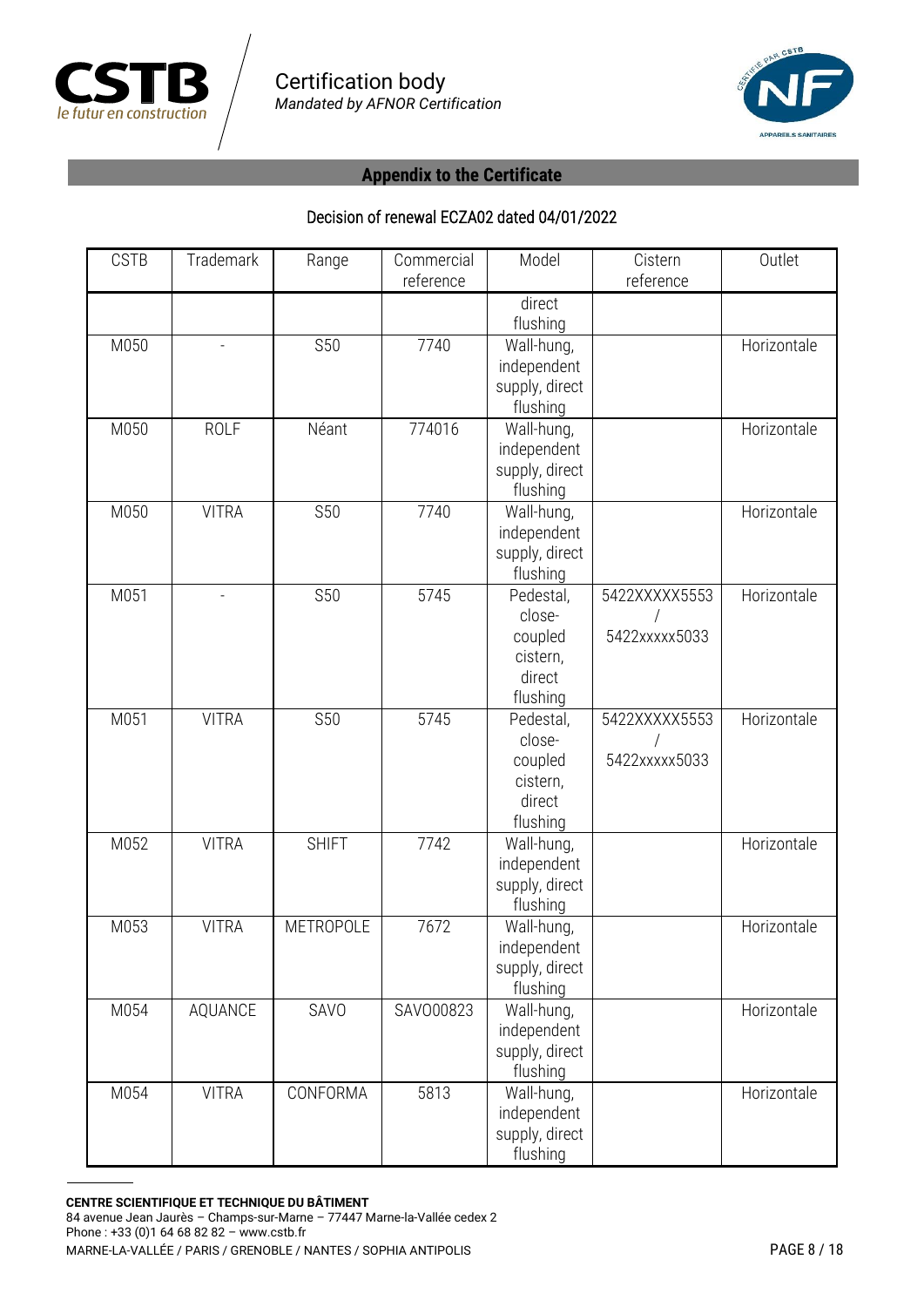



| <b>CSTB</b> | Trademark    | Range          | Commercial        | Model          | Cistern    | Outlet      |
|-------------|--------------|----------------|-------------------|----------------|------------|-------------|
| M055        | <b>VITRA</b> | <b>SENTO</b>   | reference<br>7747 | Wall-hung,     | reference  | Horizontale |
|             |              |                |                   | independent    |            |             |
|             |              |                |                   | supply, direct |            |             |
|             |              |                |                   | flushing       |            |             |
| M056        | <b>VITRA</b> | <b>SENTO</b>   | 7748              | Wall-hung,     |            | Horizontale |
|             |              |                |                   | independent    |            |             |
|             |              |                |                   | supply, direct |            |             |
|             |              |                |                   | flushing       |            |             |
| M057        | <b>VITRA</b> | <b>S20</b>     | 7741              | Wall-hung,     |            | Horizontale |
|             |              |                |                   | independent    |            |             |
|             |              |                |                   | supply, direct |            |             |
|             |              |                |                   | flushing       |            |             |
| M058        | <b>VITRA</b> | <b>D-LIGHT</b> | 5911              | Wall-hung,     |            | Horizontale |
|             |              |                |                   | independent    |            |             |
|             |              |                |                   | supply, direct |            |             |
|             |              |                |                   | flushing       |            |             |
| M059        | <b>VITRA</b> | CONFORMA       | 5812              | Wall-hung,     |            | Horizontale |
|             |              |                |                   | independent    |            |             |
|             |              |                |                   | supply, direct |            |             |
|             |              |                |                   | flushing       |            |             |
| M060        | <b>VITRA</b> | <b>S20</b>     | 7749              | Wall-hung,     |            | Horizontale |
|             |              |                |                   | independent    |            |             |
|             |              |                |                   | supply, direct |            |             |
|             |              |                |                   | flushing       |            |             |
| M061        | <b>VITRA</b> | <b>OPTIONS</b> | 4448              | Wall-hung,     |            | Horizontale |
|             |              |                |                   | independent    |            |             |
|             |              |                |                   | supply, direct |            |             |
|             |              |                |                   | flushing       |            |             |
| M062        | <b>VITRA</b> | CONFORMA       | 5814              | Wall-hung,     |            | Horizontale |
|             |              |                |                   | independent    |            |             |
|             |              |                |                   | supply, direct |            |             |
|             |              |                |                   | flushing       |            |             |
| M063        | <b>VITRA</b> | MIX&MATCH      | 5822              | Pedestal,      | 5932 XXXXX | Horizontale |
|             |              |                |                   | close-         | 5533       |             |
|             |              |                |                   | coupled        |            |             |
|             |              |                |                   | cistern,       |            |             |
|             |              |                |                   | direct         |            |             |
|             |              |                |                   | flushing       |            |             |
| M064        | <b>VITRA</b> | Néant          | 6623              | Pedestal,      | 6656 XXXXX | Horizontale |
|             |              |                |                   | close-         | 0112       |             |
|             |              |                |                   | coupled        |            |             |
|             |              |                |                   | cistern,       |            |             |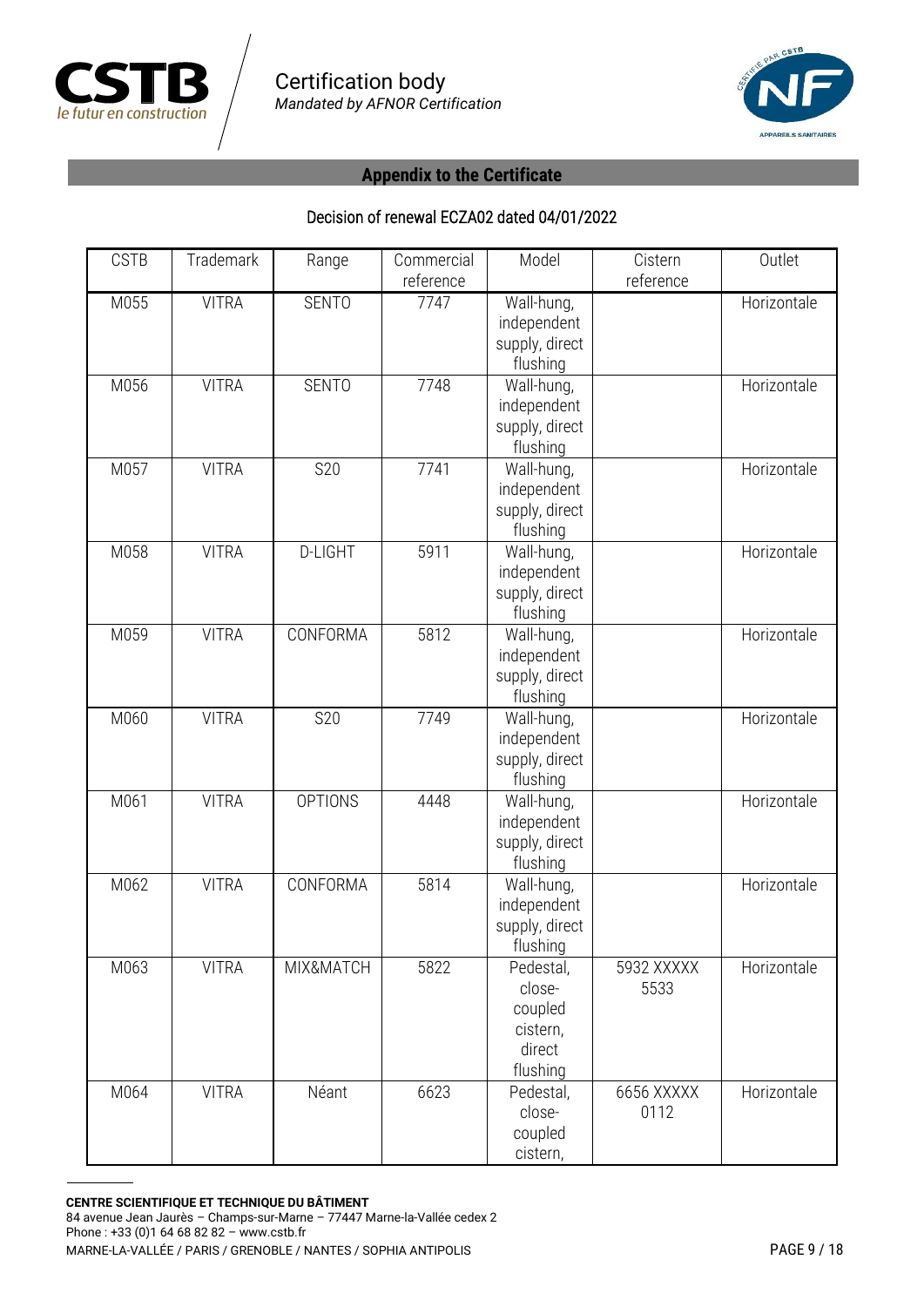



| <b>CSTB</b> | Trademark    | Range          | Commercial<br>reference | Model                                                            | Cistern<br>reference | Outlet      |
|-------------|--------------|----------------|-------------------------|------------------------------------------------------------------|----------------------|-------------|
|             |              |                |                         | direct<br>flushing                                               |                      |             |
| M065        | <b>VITRA</b> | Néant          | 5575                    | Pedestal,<br>close-<br>coupled<br>cistern,<br>direct<br>flushing | 6656XXXXX<br>0112    | Verticale   |
| M066        | <b>VITRA</b> | <b>S50</b>     | 5956                    | Wall-hung,<br>independent<br>supply, direct<br>flushing          |                      | Horizontale |
| M068        | <b>VITRA</b> | Néant          | 5817                    | Pedestal,<br>close-<br>coupled<br>cistern,<br>direct<br>flushing | 5422 XXXXX<br>5371   | Horizontale |
| M069        | <b>VITRA</b> | Néant          | 4337                    | Wall-hung,<br>independent<br>supply, direct<br>flushing          |                      | Horizontale |
| M070        | <b>VITRA</b> | CONFORMA       | 5816                    | Pedestal,<br>close-<br>coupled<br>cistern,<br>direct<br>flushing | 5422XXXXX<br>5033    | Horizontale |
| M071        | AQUANCE      | SAVO           | SAV000831               | Wall-hung,<br>independent<br>supply, direct<br>flushing          |                      | Horizontale |
| M071        | <b>VITRA</b> | <b>NORMUS</b>  | 7855                    | Wall-hung,<br>independent<br>supply, direct<br>flushing          |                      | Horizontale |
| M072        | <b>VITRA</b> | <b>INTEGRA</b> | 7060                    | Wall-hung,<br>independent<br>supply, direct<br>flushing          |                      | Horizontale |
| M073        | <b>VITRA</b> | <b>INTEGRA</b> | 7041                    | Wall-hung,<br>independent                                        |                      | Horizontale |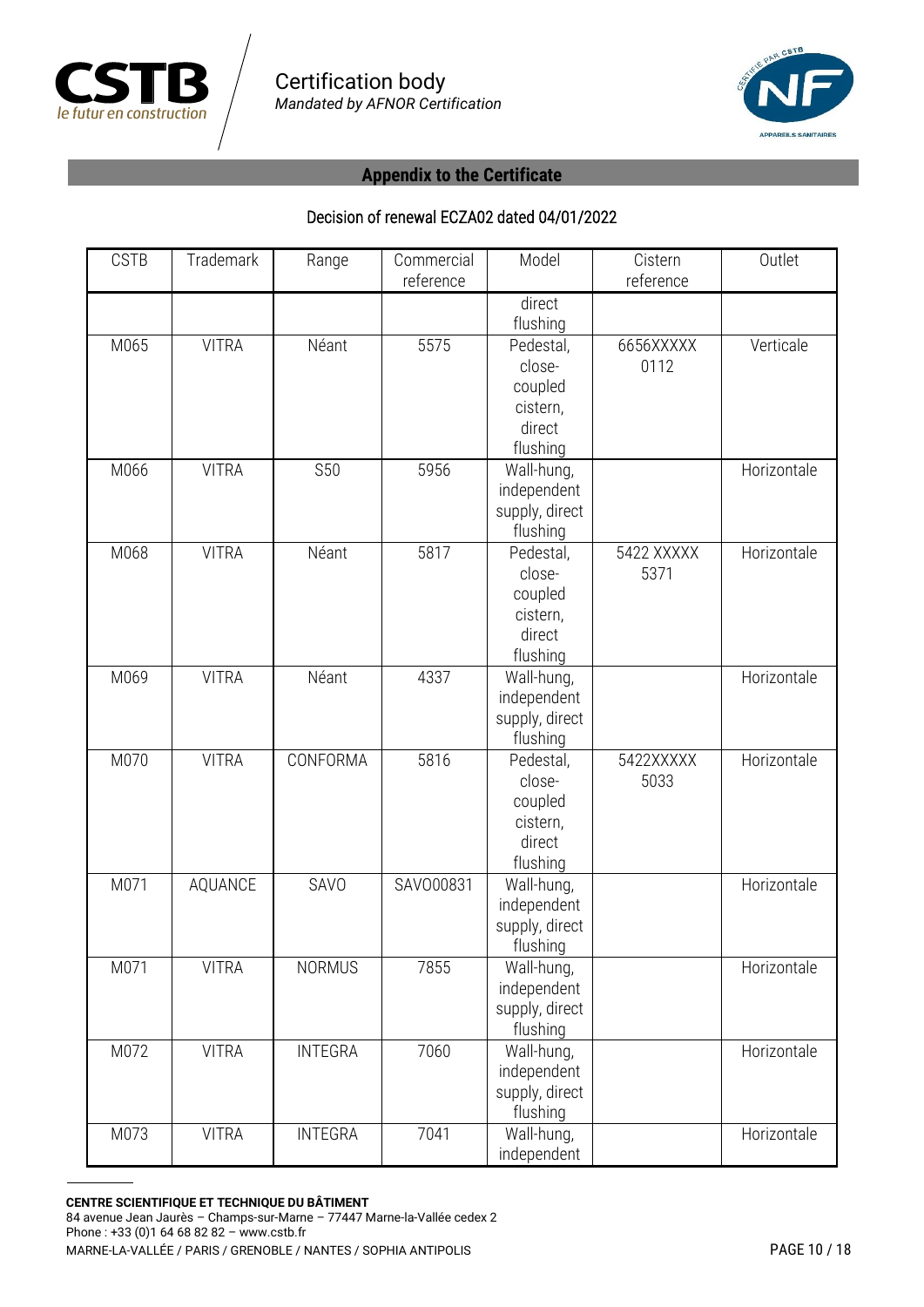



#### Decision of renewal ECZA02 dated 04/01/2022

| <b>CSTB</b> | Trademark    | Range          | Commercial<br>reference | Model                                                            | Cistern<br>reference | Outlet      |
|-------------|--------------|----------------|-------------------------|------------------------------------------------------------------|----------------------|-------------|
|             |              |                |                         | supply, direct<br>flushing                                       |                      |             |
| M074        | <b>VITRA</b> | <b>INTEGRA</b> | 7040                    | Wall-hung,<br>independent<br>supply, direct<br>flushing          |                      | Horizontale |
| M075        | <b>VITRA</b> | <b>INTEGRA</b> | 7062                    | Wall-hung,<br>independent<br>supply, direct<br>flushing          |                      | Horizontale |
| M076        | <b>VITRA</b> | <b>INTEGRA</b> | 7063                    | Wall-hung,<br>independent<br>supply, direct<br>flushing          |                      | Horizontale |
| M077        | <b>VITRA</b> | <b>S10</b>     | 7820                    | Pedestal,<br>close-<br>coupled<br>cistern,<br>direct<br>flushing | 5932-XXX-5533        | HORIZONTALE |
| M078        | <b>VITRA</b> | <b>S10</b>     | 7641                    | Wall-hung,<br>independent<br>supply, direct<br>flushing          |                      | HORIZONTALE |
| M079        | <b>VITRA</b> | <b>S10</b>     | 7821                    | Pedestal,<br>close-<br>coupled<br>cistern,<br>direct<br>flushing | 5932-xxx-5533        | HORIZONTALE |

# Equipped flushing cisterns

These products have the minimum characteristics defined in the standard:NF EN 14055; NF D 12-203; NF D14-601 and into the technical(s) document(s) : DT017-14

| CSTB | rademark | Range         | Commercial<br>reference | Mechanism<br>reference    | <b>Ball valve</b><br>reference | WC pan<br>reference | Stop<br>valve ref. |
|------|----------|---------------|-------------------------|---------------------------|--------------------------------|---------------------|--------------------|
| G009 | VITRA    | <b>NORMUS</b> | 6656-xxx-<br>5125       | <b>SIAMP</b><br>OPTIMA 49 | <b>SIAMP</b><br>COMPACT<br>95L | 5111                |                    |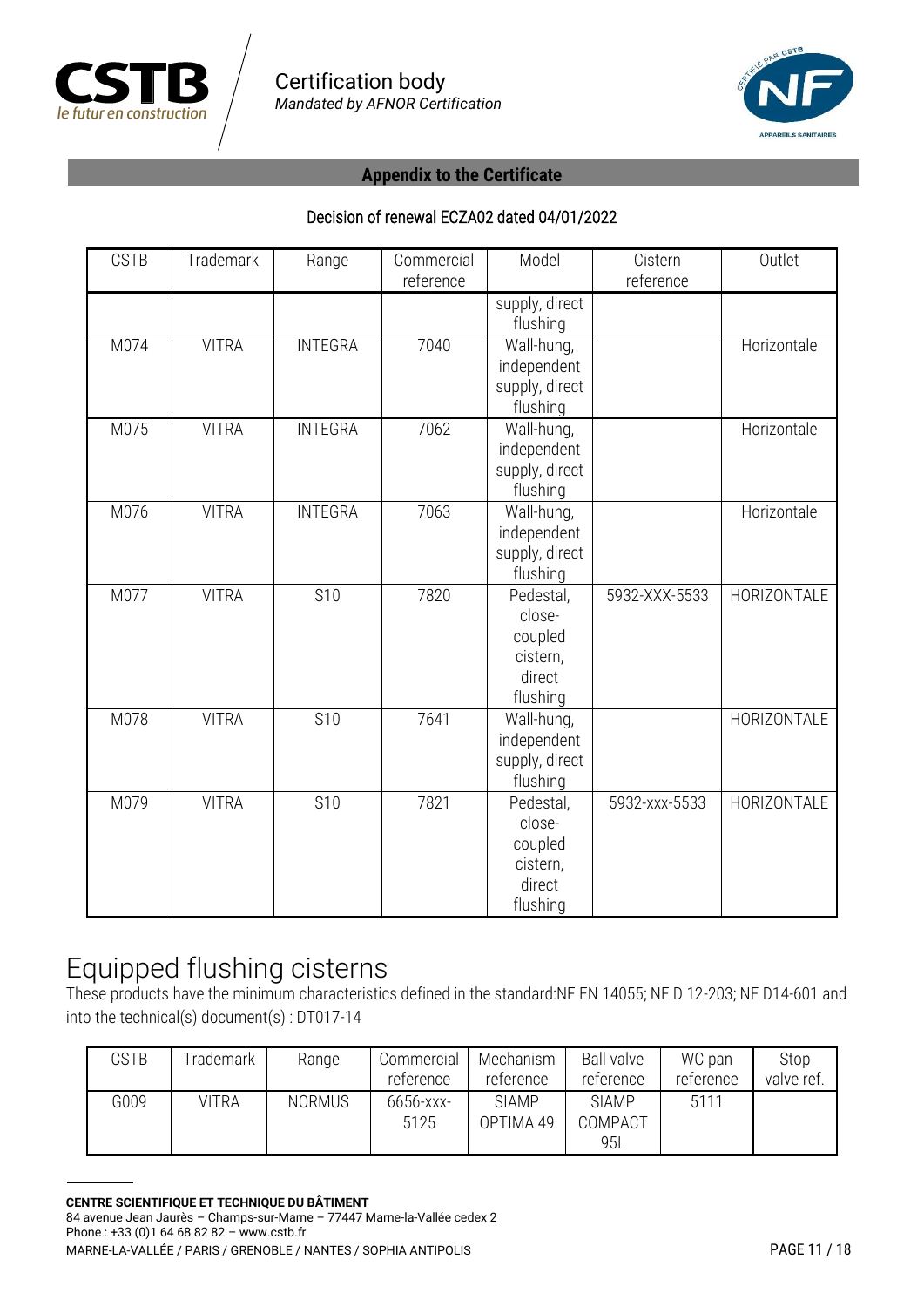



| <b>CSTB</b> | Trademark    | Range         | Commercial | Mechanism    | <b>Ball valve</b> | WC pan    | Stop       |
|-------------|--------------|---------------|------------|--------------|-------------------|-----------|------------|
|             |              |               | reference  | reference    | reference         | reference | valve ref. |
| G016        | <b>VITRA</b> | <b>EMILIE</b> | 6656-xxx-  | <b>SIAMP</b> | <b>SIAMP</b>      | 6468      |            |
|             |              |               | 5031       | OPTIMA 49    | COMPACT           |           |            |
|             |              |               |            |              | 95L               |           |            |
| G030        | <b>VITRA</b> | <b>S50</b>    | 5422-xxx-  | <b>SIAMP</b> | <b>SIAMP</b>      | 5321      |            |
|             |              |               | 5033       | OPTIMA 49    | COMPACT           |           |            |
|             |              |               |            |              | 95L               |           |            |
| G032        | <b>VITRA</b> | <b>EMILIE</b> | 6656-xxx-  | <b>SIAMP</b> | <b>SIAMP</b>      | 6468      |            |
|             |              |               | 5346       | OPTIMA 49    | COMPACT           |           |            |
|             |              |               |            |              | 95L               |           |            |
| G033        | <b>VITRA</b> | <b>S50</b>    | 5422-XXX-  | <b>SIAMP</b> | <b>SIAMP</b>      | 5421/     |            |
|             |              |               | 5033       | OPTIMA 49    | COMPACT           | 5293 /    |            |
|             |              |               |            |              | 95L               | 5816      |            |
| G036        | <b>VITRA</b> | <b>S20</b>    | 5422-xxx-  | <b>SIAMP</b> | <b>SIAMP</b>      | 5293      |            |
|             |              |               | 5033       | OPTIMA 49    | COMPACT           |           |            |
|             |              |               |            |              | 95L               |           |            |
| G040        | <b>VITRA</b> | ZENTRUM       | 5783-xxx-  | <b>SIAMP</b> | <b>SIAMP</b>      | 5781      |            |
|             |              |               | 5519       | OPTIMA 49    | COMPACT           |           |            |
|             |              |               |            |              | 95L               |           |            |
| G041        |              | <b>NORMUS</b> | 4221-XXX-  | <b>SIAMP</b> | <b>SIAMP</b>      | 5820 /    |            |
|             |              |               | 5031       | OPTIMA 49    | COMPACT           | 5111      |            |
|             |              |               |            |              | 95L               |           |            |
| G041        | <b>VITRA</b> | <b>NORMUS</b> | 4221-XXX-  | <b>SIAMP</b> | <b>SIAMP</b>      | 5820 /    |            |
|             |              |               | 5031       | OPTIMA 49    | COMPACT           | 5111      |            |
|             |              |               |            |              | 95L               |           |            |
| G042        |              | <b>S50</b>    | 5422-XXX-  | <b>SIAMP</b> | <b>SIAMP</b>      | 5745      |            |
|             |              |               | 5553       | OPTIMA 49    | COMPACT           |           |            |
|             |              |               |            |              | 95L               |           |            |
| G042        | <b>VITRA</b> | CONFORMA      | 5422-xxx-  | <b>SIAMP</b> | <b>SIAMP</b>      | 5745      |            |
|             |              |               | 5033       | OPTIMA 49    | COMPACT           |           |            |
|             |              |               |            |              | 95L               |           |            |
| G042        | <b>VITRA</b> | <b>S50</b>    | 5422-XXX-  | <b>SIAMP</b> | <b>SIAMP</b>      | 5745      |            |
|             |              |               | 5033       | OPTIMA 49    | COMPACT           |           |            |
|             |              |               |            |              | 95L               |           |            |
| G043        | <b>VITRA</b> | <b>NORMUS</b> | 4221-xxx-  | <b>SIAMP</b> | <b>SIAMP</b>      | 5111      |            |
|             |              |               | 5346       | OPTIMA 49    | COMPACT           |           |            |
|             |              |               |            |              | 95L               |           |            |
| G044        | <b>VITRA</b> | MIX&MATCH     | 5932-xxx-  | <b>SIAMP</b> | <b>SIAMP</b>      | 5822      |            |
|             |              |               | 5533       | OPTIMA 49    | COMPACT           |           |            |
|             |              |               |            |              | 95L               |           |            |
| G045        | <b>VITRA</b> | Néant         | 6656-xxx-  | <b>SIAMP</b> | <b>SIAMP</b>      | 6623      |            |
|             |              |               | 5031       | OPTIMA 49    | COMPACT           |           |            |
|             |              |               |            |              | 95L               |           |            |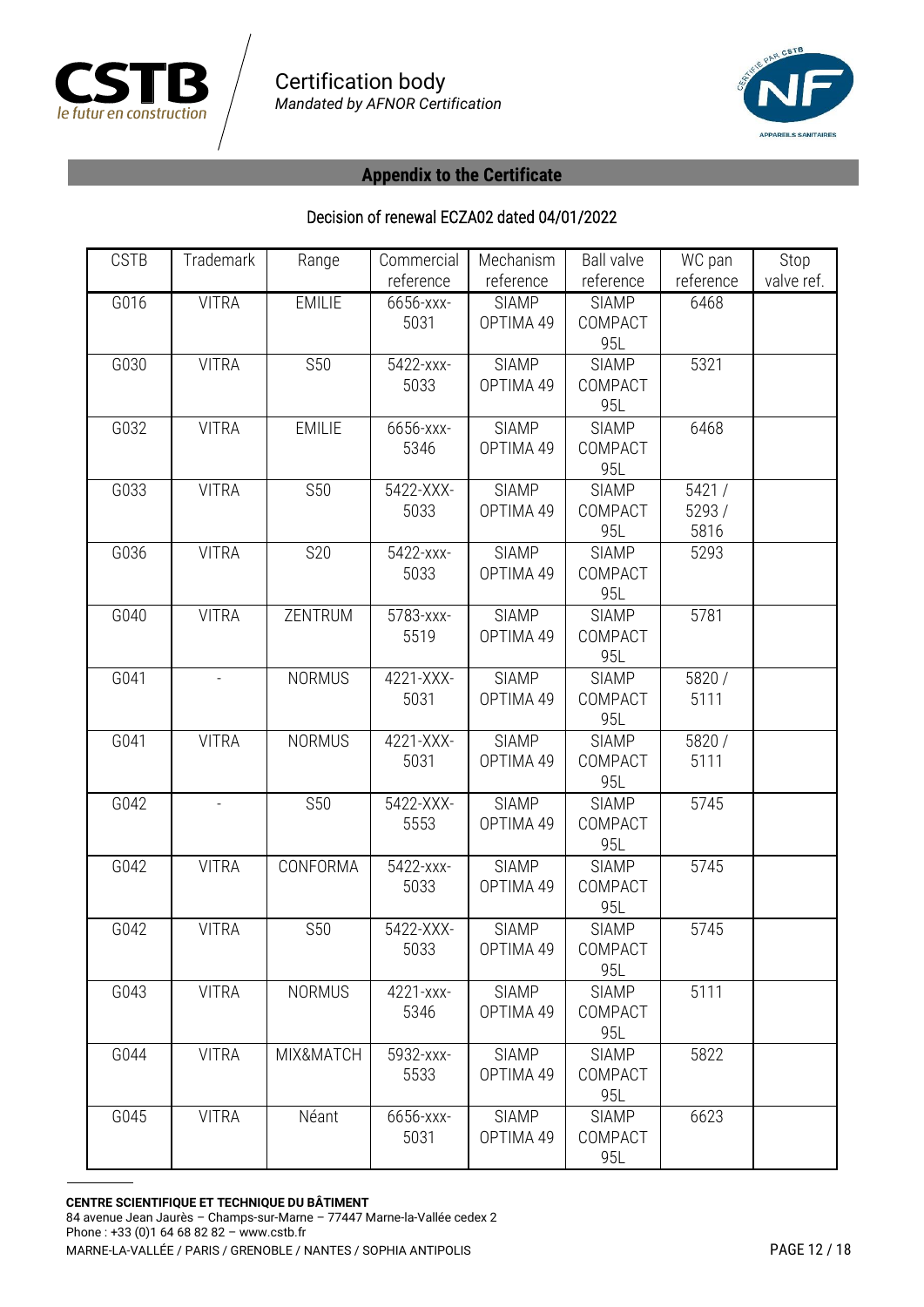



#### Decision of renewal ECZA02 dated 04/01/2022

| <b>CSTB</b> | Trademark    | Range    | Commercial<br>reference | Mechanism<br>reference    | <b>Ball valve</b><br>reference | WC pan<br>reference | Stop<br>valve ref. |
|-------------|--------------|----------|-------------------------|---------------------------|--------------------------------|---------------------|--------------------|
| G046        | <b>VITRA</b> | Néant    | 6656-xxx-<br>5031       | <b>SIAMP</b><br>OPTIMA 49 | <b>SIAMP</b><br>COMPACT<br>95L | 5575                |                    |
| G047        | <b>VITRA</b> | Néant    | 5422-XXX-<br>5371       | <b>SIAMP</b><br>OPTIMA 49 | <b>SIAMP</b><br>COMPACT<br>95L | 5817                |                    |
| G048        | <b>VITRA</b> | CONFORMA | 5422-xxx-<br>5532       | <b>SIAMP</b><br>OPTIMA 49 | <b>SIAMP</b><br>COMPACT<br>95L | 5817                |                    |
| G049        | <b>VITRA</b> | ARKITEKT | 5932-XXX-<br>5519       | <b>SIAMP</b><br>OPTIMA 49 | <b>SIAMP</b><br>COMPACT<br>95L | 7820                |                    |

### Vitreous enamelled sinks

These products have the minimum characteristics defined in the standard:NF EN 13310; NF EN 695; NF D 13-101; NF D13-101; NF D14-601; DT017-21

| ACTD<br>∪JID | rademark   | ≺anqe     | Commercial |     | ∟ength |
|--------------|------------|-----------|------------|-----|--------|
|              |            |           | reterence  | 'mm | mm     |
| E001         | IITD<br>℩⊢ | FЕ<br>ᄂᄂᆝ | ーフフロ<br>∸  | 450 | 600    |

### PACK

These products have the minimum characteristics defined in the standard:NF EN 997; NF EN 33; NF D12-101; NF D 12- 203; NF D14-601 and into the technical(s) document(s) : DT017-12; DT017-14; DT017-15

| <b>CSTB</b>  | Trademark    | Range         | Commercial<br>reference | WC pan<br>reference | Cistern<br>reference | Reference<br>of toilet<br>seat | REF_BATI | Stop<br>valve<br>ref. |
|--------------|--------------|---------------|-------------------------|---------------------|----------------------|--------------------------------|----------|-----------------------|
| <b>PK003</b> | <b>VITRA</b> | <b>NORMUS</b> | 9780-xxx-<br>0599       | 5111                | 6656-xxx-<br>5125    | $23 - XXX -$<br>002            |          |                       |
| <b>PK008</b> | <b>VITRA</b> | <b>NORMUS</b> | 9780-xxx-<br>0597       | 5111                | 6656-xxx-<br>5031    | $23 - XXX -$<br>002            |          |                       |
| <b>PK010</b> | <b>VITRA</b> | <b>NORMUS</b> | 9780-xxx-<br>0884       | 5111                | 6656-xxx-<br>5125    | $23  xx -$<br>001              |          |                       |
| <b>PK018</b> | <b>VITRA</b> | <b>NORMUS</b> | 9780-xxx-<br>1145       | 5111                | 6656-xxx-<br>5125    | $18 - XXX -$<br>002            |          |                       |
| <b>PK023</b> | <b>VITRA</b> | <b>NORMUS</b> | 9780-xxx-<br>0651       | 5111                | 6656-xxx-<br>5125    | $18 - XXX -$<br>002            |          |                       |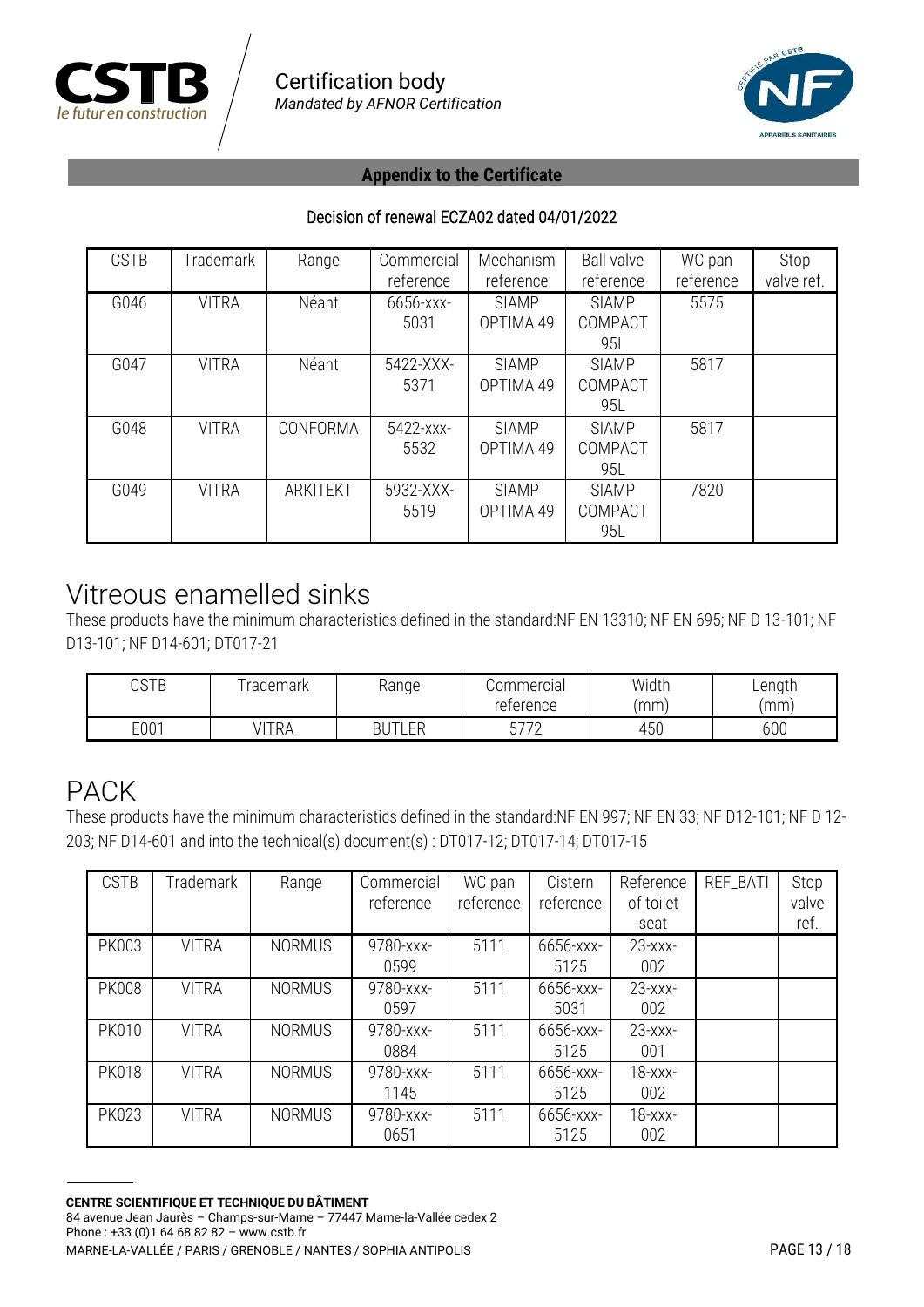



| <b>CSTB</b>  | Trademark      | Range         | Commercial | WC pan    | Cistern   | Reference    | REF_BATI | Stop  |
|--------------|----------------|---------------|------------|-----------|-----------|--------------|----------|-------|
|              |                |               | reference  | reference | reference | of toilet    |          | valve |
|              |                |               |            |           |           | seat         |          | ref.  |
| <b>PK024</b> | <b>VITRA</b>   | <b>NORMUS</b> | 9780-xxx-  | 5111      | 6656-xxx- | $18  xx -$   |          |       |
|              |                |               | 0652       |           | 5031      | 002          |          |       |
| <b>PK026</b> | <b>VITRA</b>   | <b>NORMUS</b> | 9780-xxx-  | 5111      | 6656-xxx- | $18  xx -$   |          |       |
|              |                |               | 0702       |           | 5031      | 0002         |          |       |
| <b>PK027</b> | <b>VITRA</b>   | <b>NORMUS</b> | 9780-xxx-  | 5111      | 6656-xxx- | $23  xx -$   |          |       |
|              |                |               | 0886       |           | 5031      | 001          |          |       |
| <b>PK031</b> | AQUANCE        | SAVO          | SAV001011  | 5111      | 6656-xxx- | $18  xx -$   |          |       |
|              |                |               |            |           | 5125      | 001          |          |       |
| <b>PK031</b> | <b>VITRA</b>   | <b>NORMUS</b> | 9780-xxx-  | 5111      | 6656-xxx- | $18 - XXX -$ |          |       |
|              |                |               | 0671       |           | 5125      | 001          |          |       |
| <b>PK034</b> | <b>SIDER</b>   | PACK WC       | 200393     | 5321      | 5422-xxx- | 48-xxx-      |          |       |
|              |                | 3/6L          |            |           | 5033      | 001          |          |       |
| <b>PK034</b> | <b>VITRA</b>   | <b>S50</b>    | 9797-xxx-  | 5321      | 5422-xxx- | 48-xxx-      |          |       |
|              |                |               | 0954       |           | 5033      | 001          |          |       |
| <b>PK036</b> | <b>VITRA</b>   | <b>S50</b>    | 9796-xxx-  | 5421      | 5422-xxx- | 48-xxx-      |          |       |
|              |                |               | 0954       |           | 5033      | 707          |          |       |
| <b>PK043</b> | <b>VITRA</b>   | <b>NORMUS</b> | 9770-XXX-  | 5110      | 6656-xxx- | $23  xx -$   |          |       |
|              |                |               | 599        |           | 5125      | 002          |          |       |
| <b>PK046</b> | <b>VITRA</b>   | <b>NORMUS</b> | 6855-XXX-  | 6855      |           | $23 - xxx -$ |          |       |
|              |                |               | 6002       |           |           | 002          |          |       |
| <b>PK047</b> | AQUANCE        | SAVO          | SAV001029  | 5820      | 4221-     | 84-xxx-      |          |       |
|              |                |               |            |           | XXX-      | 011          |          |       |
|              |                |               |            |           | 5031      |              |          |       |
| <b>PK047</b> | <b>VITRA</b>   | <b>NORMUS</b> | 9705-XXX-  | 5820      | 4221-     | 84-xxx-      |          |       |
|              |                |               | 7200       |           | XXX-      | 011          |          |       |
|              |                |               |            |           | 5031      |              |          |       |
| <b>PK048</b> | <b>ROLF</b>    | Néant         | 417417     | 5293      | 5422-     | 88-xxx-      |          |       |
|              |                |               |            |           | XXX-      | 001          |          |       |
|              |                |               |            |           | 5033      |              |          |       |
| PK049        | $\blacksquare$ | CLEANMAX      | 7740-XXX-  | 7740      |           | 72-xxx-      |          |       |
|              |                |               | 6119       |           |           | 379          |          |       |
| PK049        | AQUANCE        | <b>BELO</b>   | BEL021001  | 7740      |           | $72  xx -$   |          |       |
|              |                |               |            |           |           | 379          |          |       |
| <b>PK050</b> |                | CLEANMAX      | 9797-XXX-  | 5745      | 5422-     | $72  xx -$   |          |       |
|              |                |               | 7200       |           | XXX-553   | 379          |          |       |
| <b>PK051</b> | AQUANCE        | <b>BELO</b>   | BEL021019  | 5745      | 5422-     | 72xxx309     |          |       |
|              |                |               |            |           | XXX-      |              |          |       |
|              |                |               |            |           | 5033      |              |          |       |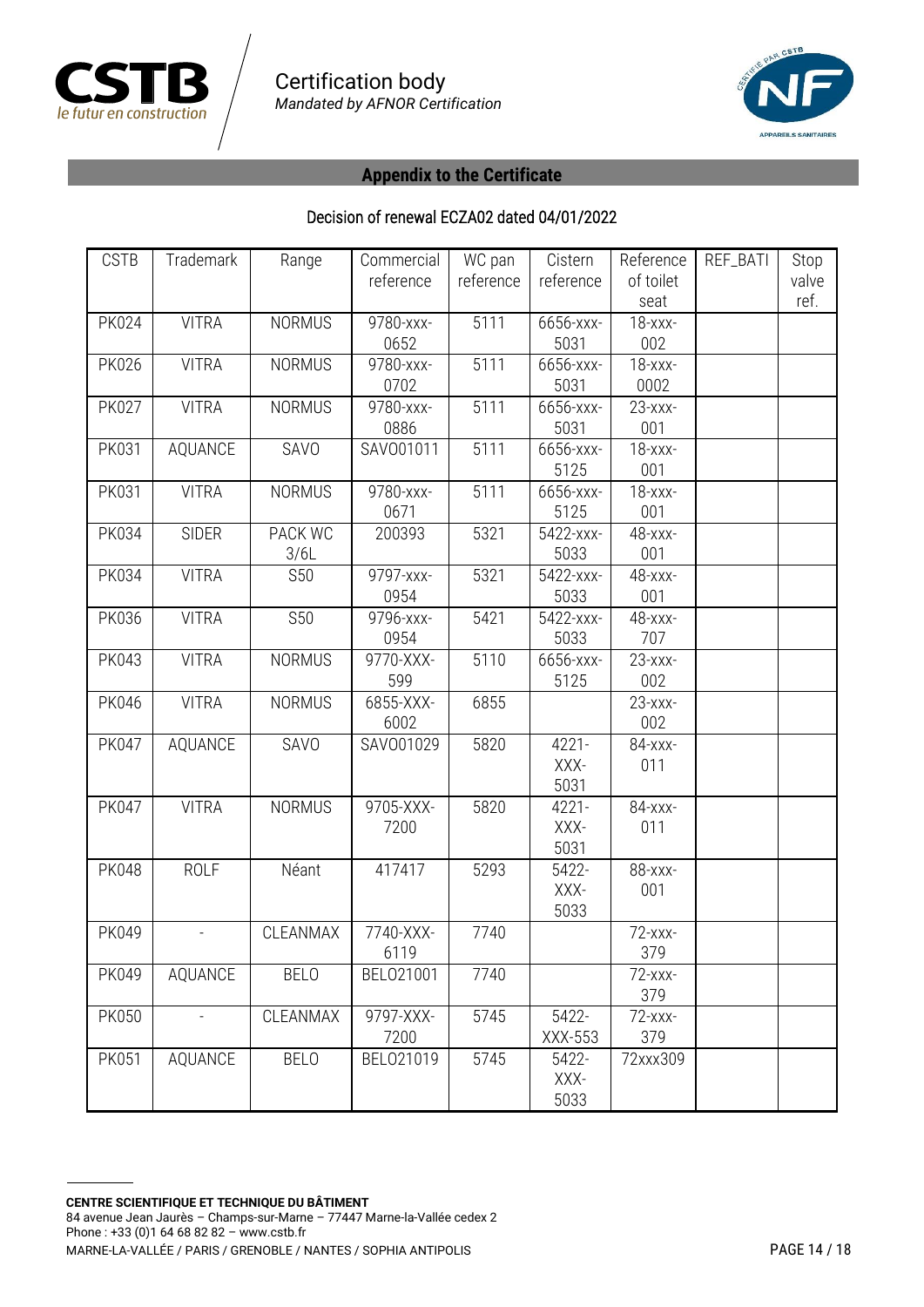



| <b>CSTB</b>  | Trademark      | Range           | Commercial<br>reference | WC pan<br>reference | Cistern<br>reference  | Reference<br>of toilet<br>seat | REF_BATI | Stop<br>valve<br>ref. |
|--------------|----------------|-----------------|-------------------------|---------------------|-----------------------|--------------------------------|----------|-----------------------|
| <b>PK051</b> | <b>ROLF</b>    | Néant           | 979716                  | 5745                | 5422-<br>XXX-<br>5033 | 72xxx309                       |          |                       |
| <b>PK051</b> | <b>VITRA</b>   | <b>S50</b>      | 9797-XXX-<br>7202       | 5745                | 5422-<br>XXX-<br>5033 | 72xxx309                       |          |                       |
| <b>PK052</b> | <b>ALTERNA</b> | VERSEAU         | 6262886                 | 7741                |                       | 84-xxx-<br>019                 |          |                       |
| <b>PK052</b> | <b>VITRA</b>   | S20             | 7741-XXX-<br>6079       | 7741                |                       | 84-xxx-<br>019                 |          |                       |
| <b>PK054</b> | <b>VITRA</b>   | <b>NORMUS</b>   | 9823-XXX-<br>7200       | 5111                | 4221-xxx-<br>5346     | $17 - xxx -$<br>007            |          |                       |
| <b>PK055</b> | <b>ALTERNA</b> | VERSEAU         | 6262896                 | 7749                |                       | 84-xxx-<br>739                 |          |                       |
| <b>PK055</b> | <b>VITRA</b>   | <b>S20</b>      | 7749-XXX-<br>6079       | 7749                |                       | 84-xxx-<br>739                 |          |                       |
| <b>PK056</b> | <b>ALTERNA</b> | VERSEAU         | 6262885                 | 5822                | 5932-xxx-<br>5033     | 84-xxx-<br>739                 |          |                       |
| <b>PK056</b> | <b>VITRA</b>   | Néant           | 9822-XXX-<br>7200       | 5822                | 5932-xxx-<br>5033     | 84-xxx-<br>739                 |          |                       |
| <b>PK057</b> | <b>VITRA</b>   | CONFORMA        | 5813-XXX-<br>6078       | 5813                |                       | 84-xxx-<br>011                 |          |                       |
| <b>PK058</b> | ANCONETTI      | ANCOFLASH       | 852690                  | 6623                | 6656-<br>XXX-<br>0112 | $23  xx -$<br>001              |          |                       |
| <b>PK058</b> | <b>VITRA</b>   | Néant           | 9754-XXX-<br>7204       | 6623                | 6656-<br>XXX-<br>0112 | $23  xx -$<br>001              |          |                       |
| <b>PK059</b> | ANCONETTI      | ANCOECO         | 852699                  | 6623                | 6656-<br>XXX-<br>0112 | $23 - xxx -$<br>002            |          |                       |
| <b>PK059</b> | <b>VITRA</b>   | Néant           | 9754-XXX-<br>7205       | 6623                | 6656-<br>XXX-<br>0112 | $23 - XXX -$<br>002            |          |                       |
| PK061        | <b>VITRA</b>   | Néant           | 9831-XXX-<br>7200       | 5575                | 6656-xxx-<br>5031     | $23 - XXX -$<br>002            |          |                       |
| PK062        | <b>ALTERNA</b> | <b>SERENITE</b> | 6262895                 | 5817                | 5422-<br>XXX-<br>5532 | 84-xxx-<br>739                 |          |                       |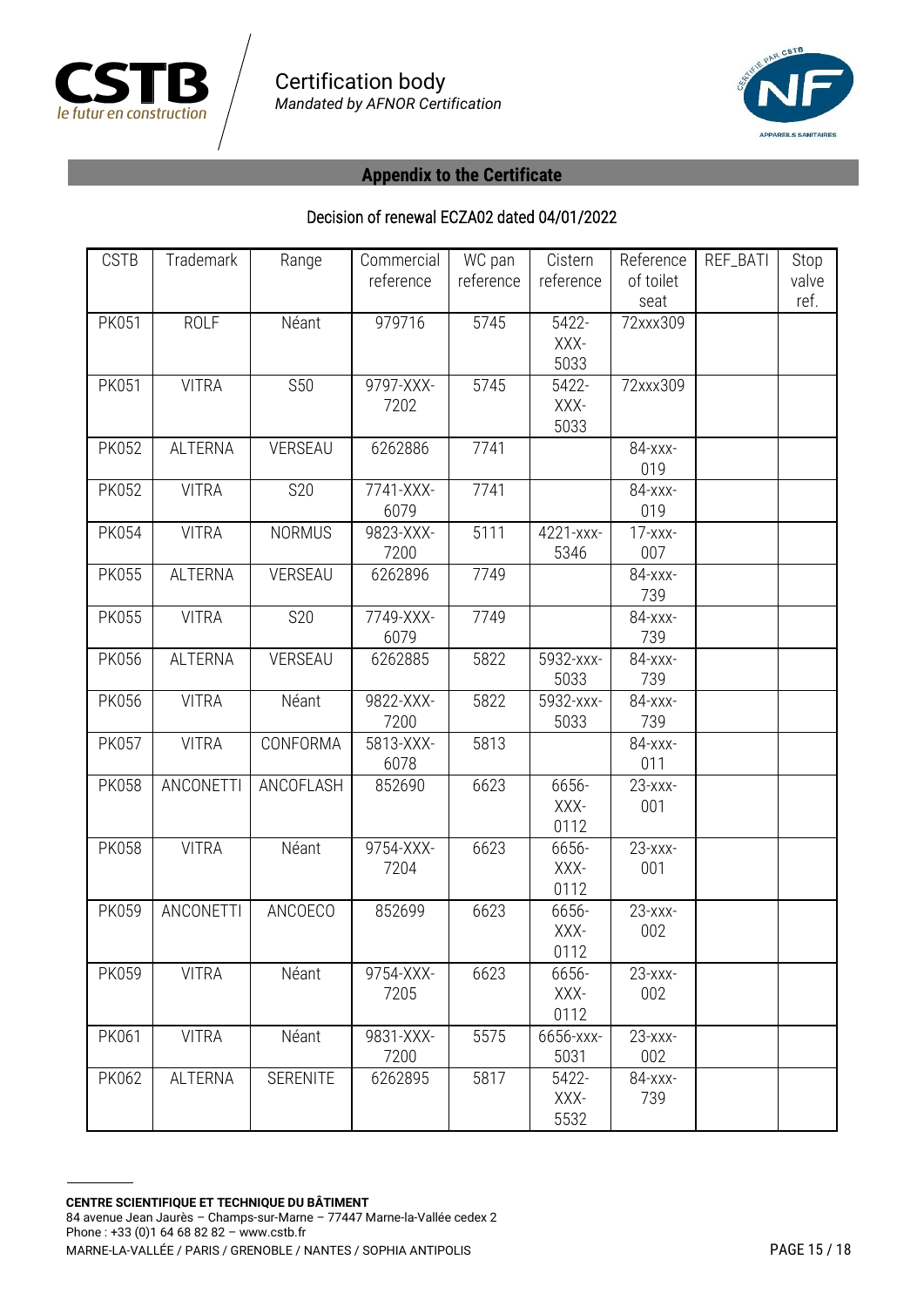



| <b>CSTB</b>  | Trademark      | Range           | Commercial<br>reference | WC pan<br>reference | Cistern<br>reference  | Reference<br>of toilet<br>seat | REF_BATI | Stop<br>valve<br>ref. |
|--------------|----------------|-----------------|-------------------------|---------------------|-----------------------|--------------------------------|----------|-----------------------|
| <b>PK062</b> | <b>VITRA</b>   | Néant           | 9829-XXX-<br>7200       | 5817                | 5422-<br>XXX-<br>5532 | 84-xxx-<br>739                 |          |                       |
| PK063        | <b>VITRA</b>   | <b>OPTIONS</b>  | 4448-XXX-<br>6131       | 4448                |                       | VITRA /<br>86-xxx-<br>739      |          |                       |
| <b>PK064</b> | <b>VITRA</b>   | Néant           | 4337C-xxx-<br>6131      | 4337                |                       | VITRA /<br>86-xxx-<br>739      |          |                       |
| <b>PK065</b> | <b>VITRA</b>   | <b>SHIFT</b>    | 7742N-xxx-<br>6083      | 7742                |                       | 91-xxx-<br>709                 |          |                       |
| <b>PK066</b> | <b>ALTERNA</b> | PRIMEO 3        | 6574726                 | 6107                |                       | VITRA /<br>$23  xx -$<br>007   |          |                       |
| <b>PK066</b> | <b>VITRA</b>   | <b>ARKITEKT</b> | $6107-XXX$<br>6054      | 6107                |                       | VITRA /<br>$23 - XXX -$<br>007 |          |                       |
| PK067        | <b>VITRA</b>   | <b>S20</b>      | 7749-XXX-<br>6078       | 7749                |                       | VITRA /<br>84-xxx-<br>011      |          |                       |
| <b>PK068</b> | <b>VITRA</b>   | <b>S10</b>      | 9835-xxx-<br>7202       | 7820                | 5932-xxx-<br>5533     | 84-xxx-<br>739                 |          |                       |
| PK069        | <b>VITRA</b>   | S10             | 7641-xxx-<br>6079       | 7641                |                       | 84-xxx-<br>739                 |          |                       |
| <b>PK070</b> | <b>ROLF</b>    | Néant           | 417417                  | 5816                | 5422-xxx-<br>5033     | 84-xxx-<br>011                 |          |                       |
| <b>PK070</b> | <b>VITRA</b>   | CONFORMA        | 9832-XXX-<br>7200       | 5816                | 5422-xxx-<br>5033     | 84-xxx-<br>011                 |          |                       |
| <b>PK071</b> |                | S10             | 9836-XXX-<br>7202       | 7821                | 5932-xxx-<br>5533     | 84-xxx-<br>739                 |          |                       |
| <b>PK071</b> |                | S <sub>10</sub> | 9836-XXX-<br>7203       | 7821                | 5932-xxx-<br>5533     | 84-xxx-<br>739                 |          |                       |
| PK071        | ALTERNA        | VERSEAU         | 7103490                 | 7821                | 5932-xxx-<br>5533     | 84-xxx-<br>739                 |          |                       |
| <b>PK071</b> | ANCONETTI      | ANCOFLASH       | 852667                  | 7821                | 5932-xxx-<br>5533     | 84-xxx-<br>739                 |          |                       |
| <b>PK071</b> | AQUANCE        | SAVO            | SAV001037               | 7821                | 5932-xxx-<br>5533     | 84-xxx-<br>739                 |          |                       |
| PK071        | <b>VITRA</b>   | <b>NEANT</b>    | 9836-XXX-<br>7201       | 7821                | 5932-xxx-<br>5533     | 84-xxx-<br>739                 |          |                       |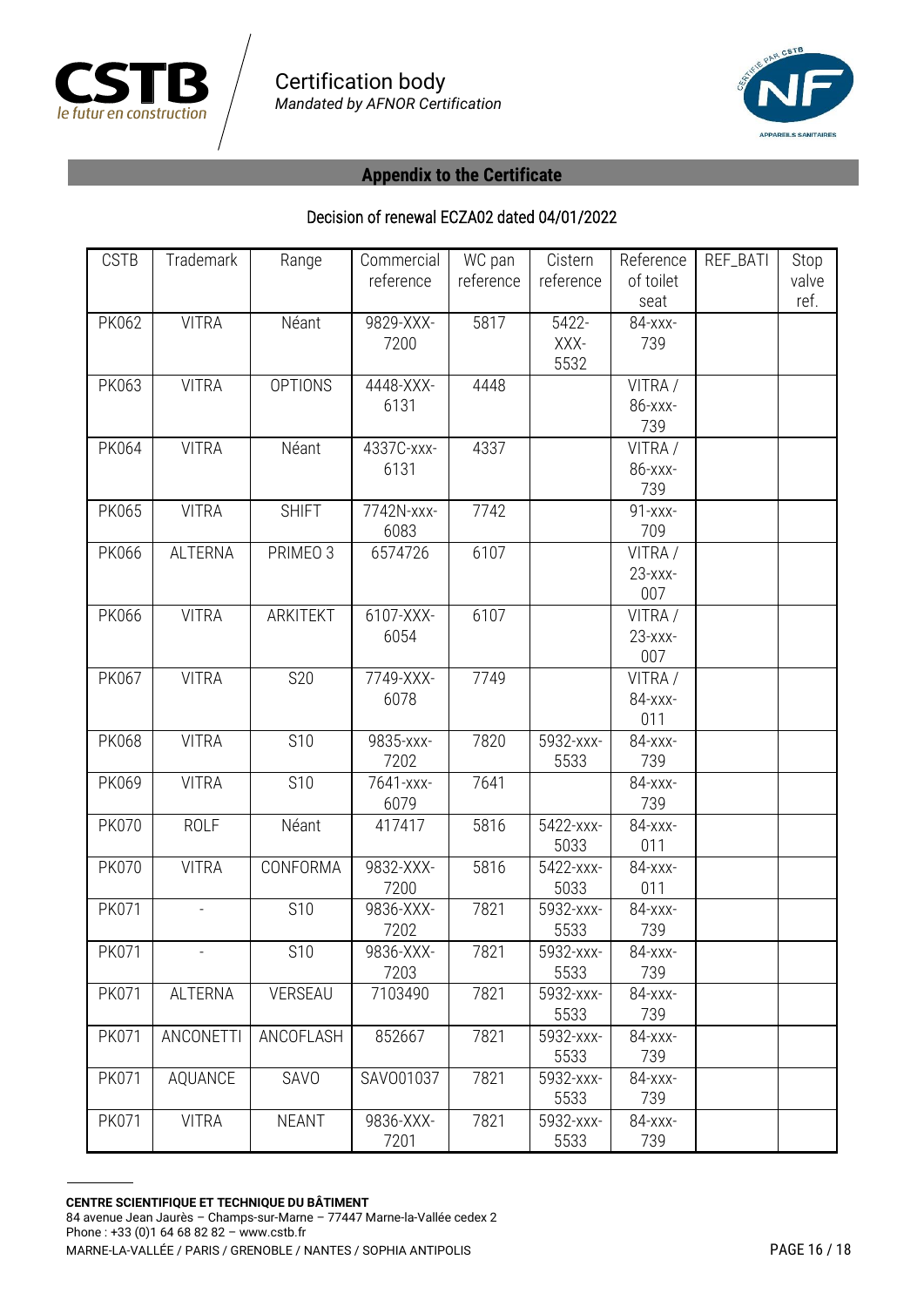



#### Decision of renewal ECZA02 dated 04/01/2022

| <b>CSTB</b>  | Trademark    | Range           | Commercial | WC pan    | Cistern   | Reference     | REF_BATI | Stop  |
|--------------|--------------|-----------------|------------|-----------|-----------|---------------|----------|-------|
|              |              |                 | reference  | reference | reference | of toilet     |          | valve |
|              |              |                 |            |           |           | seat          |          | ref.  |
| <b>PK072</b> | <b>VITRA</b> | S <sub>10</sub> | 9846-xxx-  | 7820      | $4221 -$  | 84-xxx-       |          |       |
|              |              |                 | 7203       |           | XXX-      | 011           |          |       |
|              |              |                 |            |           | 5031      |               |          |       |
| <b>PK073</b> | <b>VITRA</b> | <b>S10</b>      | 9846-xxx-  | 7820      | 4221-     | 84-xxx-       |          |       |
|              |              |                 | 7201       |           | XXX-      | 739           |          |       |
|              |              |                 |            |           | 5346      |               |          |       |
| <b>PK074</b> | <b>VITRA</b> | <b>S10</b>      | 9846-xxx-  | 7820      | 4221-     | 84-xxx-       |          |       |
|              |              |                 | 7202       |           | XXX-      | 011           |          |       |
|              |              |                 |            |           | 5031      |               |          |       |
| <b>PK075</b> | <b>VITRA</b> | <b>S20</b>      | 7749-xxx-  | 7749      |           | 84-xxx-       |          |       |
|              |              |                 | 6144       |           |           | R019          |          |       |
| <b>PK076</b> | AQUANCE      | <b>BELO</b>     | BEL021027  | 5956      |           | 110-xxx-      |          |       |
|              |              |                 |            |           |           | R019          |          |       |
| <b>PK076</b> | <b>VITRA</b> | <b>S50</b>      | 5956-xxx-  | 5956      |           | 110-xxx-      |          |       |
|              |              |                 | 6136       |           |           | R019          |          |       |
| <b>PK077</b> | <b>VITRA</b> | <b>INTEGRA</b>  | 7041-xxx-  | 7041      |           | 108-xxx-      |          |       |
|              |              |                 | 6170       |           |           | R309          |          |       |
| <b>PK078</b> | <b>VITRA</b> | <b>INTEGRA</b>  | 7040-xxx-  | 7040      |           | 108-xxx-      |          |       |
|              |              |                 | 6170       |           |           | R309          |          |       |
| <b>PK079</b> | <b>VITRA</b> | <b>INTEGRA</b>  | 7040-xxx-  | 7040      |           | 110-xxx-      |          |       |
|              |              |                 | 6136       |           |           | R019          |          |       |
| <b>PK080</b> | <b>VITRA</b> | <b>INTEGRA</b>  | 7062-xxx-  | 7062      |           | $110 - XXX -$ |          |       |
|              |              |                 | 6136       |           |           | R019          |          |       |
| <b>PK081</b> | <b>VITRA</b> | <b>INTEGRA</b>  | 7062-xxx-  | 7062      |           | 108-xxx-      |          |       |
|              |              |                 | 6170       |           |           | R309          |          |       |
| <b>PK082</b> | <b>VITRA</b> | <b>S10</b>      | 9835-xxx-  | 7820      | 5932-     | 84-xxx-       |          |       |
|              |              |                 | 7211       |           | XXX-      | 011           |          |       |
|              |              |                 |            |           | 5519      |               |          |       |
| <b>PK083</b> | <b>VITRA</b> | S10             | 9836-xxx-  | 7821      | 5932-     | 84-xxx-       |          |       |
|              |              |                 | 7206       |           | XXX-      | 021           |          |       |
|              |              |                 |            |           | 5533      |               |          |       |
| <b>PK084</b> | <b>VITRA</b> | <b>S50</b>      | 9797-XXX-  | 5745      | 5422-     | 108-XXX-      |          |       |
|              |              |                 | 7201       |           | XXX-      | 759           |          |       |
|              |              |                 |            |           | 5553      |               |          |       |
| <b>PK085</b> | <b>VITRA</b> | S10             | 9836-XXX-  | 7821      | 5932-     | 84-XXX-       |          |       |
|              |              |                 | 7204       |           | XXX-      | 011           |          |       |
|              |              |                 |            |           | 5519      |               |          |       |

# Colours